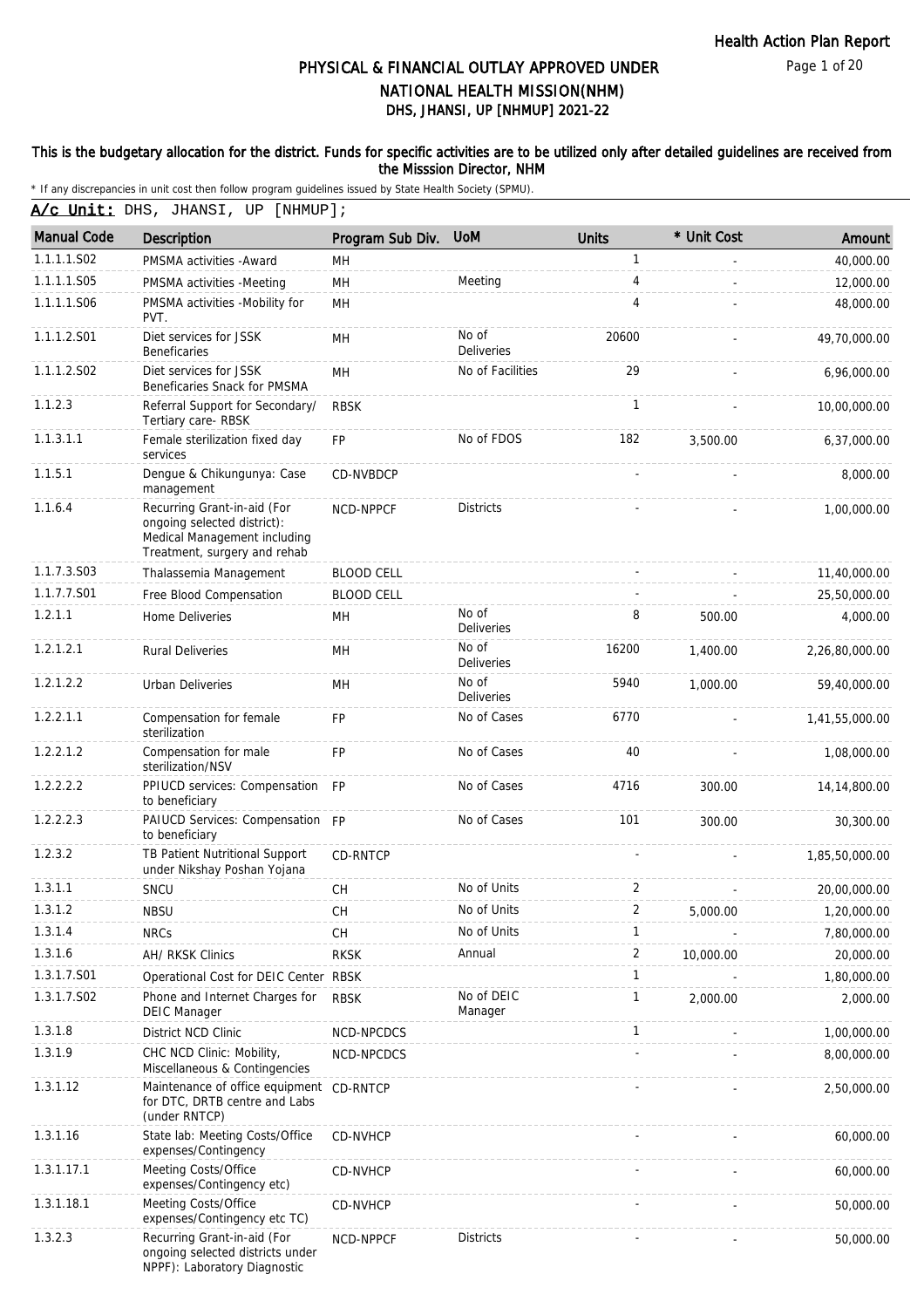## This is the budgetary allocation for the district. Funds for specific activities are to be utilized only after detailed guidelines are received from the Misssion Director, NHM

| <b>Manual Code</b> | Description                                                                                                                                                                                                  | Program Sub Div.  | <b>UoM</b>           | <b>Units</b>   | * Unit Cost | Amount       |
|--------------------|--------------------------------------------------------------------------------------------------------------------------------------------------------------------------------------------------------------|-------------------|----------------------|----------------|-------------|--------------|
|                    | facilities                                                                                                                                                                                                   |                   |                      |                |             |              |
| 1.3.2.4            | Consumables for computer<br>including provision for internet<br>access for strengthening RI                                                                                                                  | RI                | No of Distrcts       |                | 12,000.00   | 12,000.00    |
| 1.3.2.6.S01        | IMEP Services- BMW- DH                                                                                                                                                                                       | <b>IMEP</b>       |                      | 219            |             | 28,77,660.00 |
| 1.3.2.6.S02        | IMEP Services- BMW- CHC/BPHC                                                                                                                                                                                 | <b>IMEP</b>       |                      | 300            |             | 39,42,000.00 |
| 1.3.2.6.S03        | <b>IMEP Services- BMW Block Level</b><br>UPHC & District Level UPHC                                                                                                                                          | <b>IMEP</b>       |                      | 26             |             | 3,41,640.00  |
| 1.3.2.6.S05        | <b>IMEP Services- BMW-TRAUMA</b><br><b>CENTERS</b>                                                                                                                                                           | <b>IMEP</b>       |                      | 10             |             | 1,31,400.00  |
| 1.3.2.6.S06        | <b>IMEP Services- Machnized</b><br>Cleaning - DH                                                                                                                                                             | <b>IMEP</b>       |                      | 2              |             | 92,95,000.00 |
| 1.3.2.6.S09        | <b>IMEP Services- Mechanized</b><br>Laundry- District Level Hospital                                                                                                                                         | <b>IMEP</b>       |                      | 2              |             | 38,15,000.00 |
| 1.3.2.6.S10        | IMEP Services- Cleaning -<br>CHC/BPHC                                                                                                                                                                        | <b>IMEP</b>       | per bed per<br>month | 300            | 548.35      | 19,74,060.00 |
| 1.3.2.6.S12        | IMEP Services-Cleaning -<br><b>TRAUMA CENTERS</b>                                                                                                                                                            | <b>IMEP</b>       | per bed per<br>month | 10             | 548.35      | 65,802.00    |
| 2.1.3.1            | Blood collection and Transport<br>Vans                                                                                                                                                                       | <b>BLOOD CELL</b> |                      |                |             | 3,48,333.00  |
| 2.2.1              | POL for Family Planning/ Others                                                                                                                                                                              | <b>FP</b>         | No of FDOS           | 182            | 1.000.00    | 1,82,000.00  |
| 2.2.2              | Mobility & Communication<br>support for AH counsellors &<br><b>RKSK Coordinators</b>                                                                                                                         | <b>RKSK</b>       |                      | $\overline{2}$ |             | 28,800.00    |
| 2.2.3              | Mobility support for RBSK Mobile RBSK<br>health team                                                                                                                                                         |                   | No of Vehicle        | 16             | 33,000.00   | 63,36,000.00 |
| 2.2.4              | Support for RBSK: CUG<br>connection per team and rental                                                                                                                                                      | <b>RBSK</b>       | No of Team           | 16             | 200.00      | 38,400.00    |
| 2.2.11             | Any Other                                                                                                                                                                                                    |                   |                      |                |             | 24,000.00    |
| 2.3.1.1.2          | Monthly Village Health and<br><b>Nutrition Days</b>                                                                                                                                                          | R <sub>1</sub>    | No of Session        | 4831           | 100.00      | 4,83,100.00  |
| 2.3.1.10           | Mobility support for mobile<br>health team/ TA/DA to<br>vaccinators                                                                                                                                          | R <sub>l</sub>    | No of Vehicle        | 3              | 3,96,000.00 | 11,88,000.00 |
| 2.3.1.11           | Outreach for demand<br>generation, testing and<br>treatment of Viral Hepatitis<br>through Mobile Medical<br>Units/NGOs/CBOs/etc                                                                              | CD-NVHCP          |                      |                |             | 20,000.00    |
| 2.3.2.3            | DMHP: Targeted interventions at NCD-NMHP<br>community level Activities &<br>interventions targeted at<br>schools, colleges, workplaces,<br>out of school adolescents, urban<br>slums and suicide prevention. |                   |                      | $\mathbf{1}$   |             | 6,00,000.00  |
| 2.3.3.2            | Screening and free spectacles to<br>school children                                                                                                                                                          | NCD-NPCB          | No of Cases          |                |             | 7,01,750.00  |
| 2.3.3.3            | Screening and free spectacles<br>for near work to Old Person                                                                                                                                                 | NCD-NPCB          | No of Cases          |                |             | 3,50,875.00  |
| 2.3.3.4.1          | Coverage of Public School and<br>Private school                                                                                                                                                              | NCD-NTCP          |                      | 1              |             | 4,99,660.00  |
| 2.3.3.4.5          | Sensitization campaign for<br>college students                                                                                                                                                               | NCD-NTCP          |                      | $\mathbf{1}$   |             | 2,00,000.00  |
| 3.1.1.3.2.S01      | ASHA/AWW/Volunteer Incentive<br>for detection of leprosy                                                                                                                                                     | CD-NLEP           |                      |                |             | 26,000.00    |
| 3.1.1.3.2.S02      | ASHA Incentive for PB<br>(Treatment completion)                                                                                                                                                              | CD-NLEP           |                      |                |             | 26,000.00    |
| 3.1.1.3.2.S03      | ASHA Incentive for MB<br>(Treatment completion)                                                                                                                                                              | CD-NLEP           |                      |                |             | 24,960.00    |
| 3.1.1.3.3          | Any Other ASHS Incentives<br>(ASHA Involvement under NLEP                                                                                                                                                    | CD-NLEP           |                      |                |             | 28,200.00    |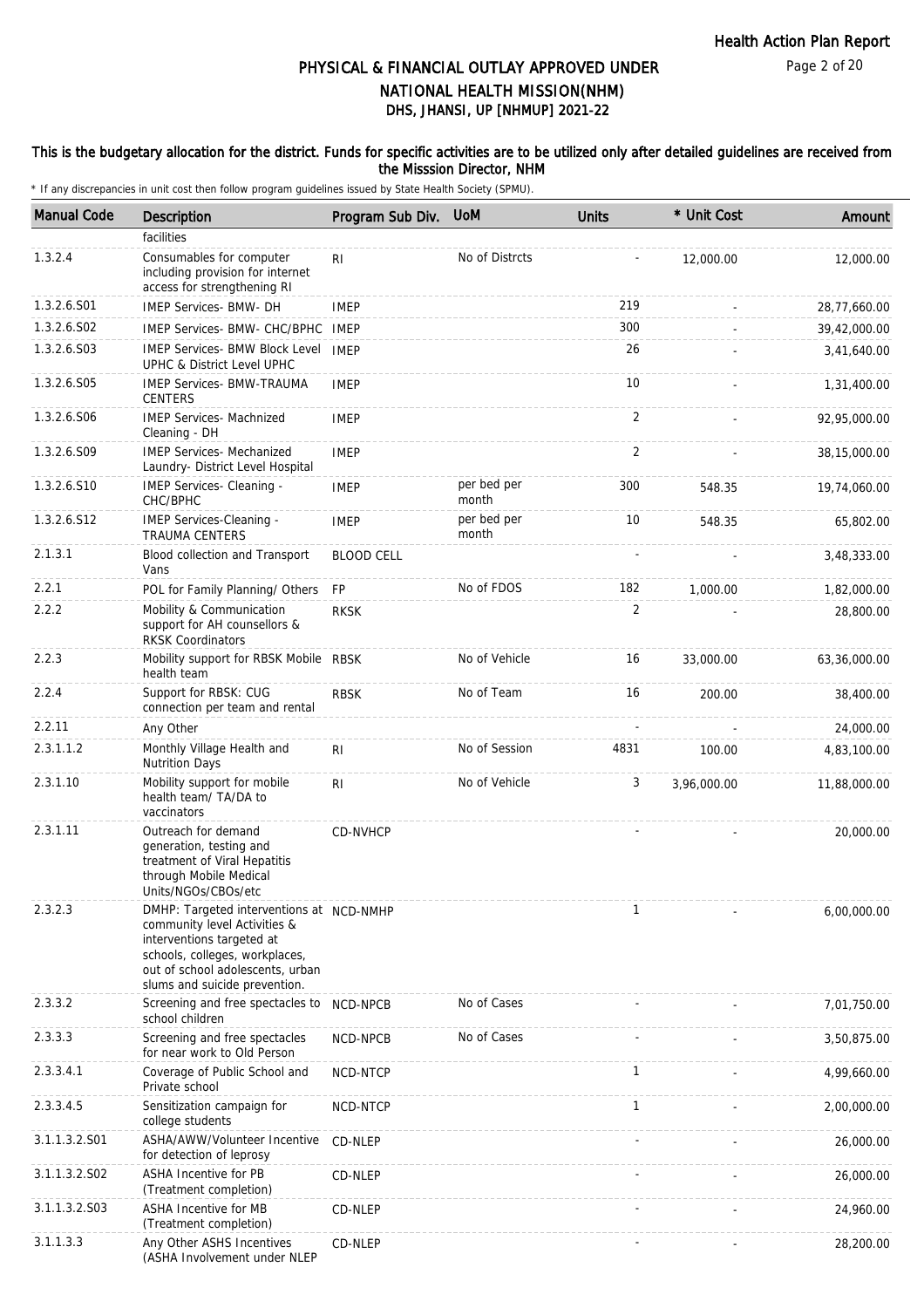Page 3 of 20

# DHS, JHANSI, UP [NHMUP] 2021-22 PHYSICAL & FINANCIAL OUTLAY APPROVED UNDER NATIONAL HEALTH MISSION(NHM)

## This is the budgetary allocation for the district. Funds for specific activities are to be utilized only after detailed guidelines are received from the Misssion Director, NHM

| <b>Manual Code</b> | Description                                                                                                          | Program Sub Div. | <b>UoM</b>                               | <b>Units</b> | * Unit Cost | Amount         |
|--------------------|----------------------------------------------------------------------------------------------------------------------|------------------|------------------------------------------|--------------|-------------|----------------|
|                    | - Sensitisation)                                                                                                     |                  |                                          |              |             |                |
| 3.1.1.3.A.S01      | ASHA Incentive/ Honorarium for<br>Malaria and LLIN Distribution                                                      | CD-NVBDCP        |                                          |              |             | 2,25,000.00    |
| 3.1.1.3.A.S02      | ASHA Incentive for Dengue and<br>Chikungunya                                                                         | <b>CD-NVBDCP</b> |                                          |              |             | 12,90,000.00   |
| 3.1.1.4.A.1.S01    | ASHA Incentive Filling of CBAC<br>forms and familly folder of<br>patients with confirm NCD cases                     | <b>CP</b>        | No. of<br>Beneficiaries                  |              | 10.00       | 35,40,160.00   |
| 3.1.1.1.4.S09.A    | <b>ASHA incentive for HRP</b><br>identification and follow up                                                        | MH               | No of HRP                                | 1400         | 300.00      | 4,20,000.00    |
| 3.1.1.1.1.S01      | JSY Incentive to ASHA                                                                                                | MH               | No of<br><b>Deliveries</b>               | 18900        |             | 1,13,40,000.00 |
| 3.1.1.1.1.S03      | National Iron Plus Incentive for<br>mobilizing children and/or<br>ensuring compliance and<br>reporting (6-59 months) | CH.              | No of ASHA                               | 1426         | 50.00       | 4,27,800.00    |
| 3.1.1.1.2.S01      | ASHA incentive under MAA<br>programme @ Rs 100 per ASHA<br>for quarterly mother's meeting                            | <b>CH</b>        | No of ASHA                               | 1426         | 100.00      | 5,70,400.00    |
| 3.1.1.1.2.S02      | Incentive for Home Based<br>Newborn Care programme                                                                   | СH               | No. of Child                             | 23427        | 250.00      | 58,56,750.00   |
| 3.1.1.1.2.S04      | Incentive for referral of SAM<br>cases to NRC and for follow up<br>of discharge SAM children from<br><b>NRCs</b>     | <b>CH</b>        | No.of SAM<br>Child referal &<br>followup | 1            | 150.00      | 28,800.00      |
| 3.1.1.1.2.S05      | Incentive for National<br>Deworming Day for mobilising<br>out of school children                                     | <b>RKSK</b>      | ASHA                                     | 2882         | 100.00      | 2,88,200.00    |
| 3.1.1.1.2.S06      | Incentive for IDCF for<br>prophylactic distribution of ORS<br>to family with under-five<br>children.                 | CH               | No of ASHA                               | 1426         | 100.00      | 1,42,600.00    |
| 3.1.1.1.2.S07      | Incentive to ASHA for Quaterly<br>Visit Under HBYC                                                                   | <b>CH</b>        | No of Children                           | 6370         | 50.00       | 15,92,500.00   |
| 3.1.1.1.3.S01      | ASHA Incentive under<br>Immunzation                                                                                  | RI               | No of Children                           | 47487        | 225.00      | 1,06,84,620.00 |
| 3.1.1.1.4.S09.B    | Reimbursement of travel<br>expenses for accompanying a<br>women to facility for medical<br>abortion                  | <b>FP</b>        | No of Cases                              | 150          | 225.00      | 33,750.00      |
| 3.1.1.1.4.S09.C    | Reimbursement of travel<br>expenses for accompanying a<br>women to facility for surgical<br>abortion (MVA/EVA)       | FP               | No of Cases                              | 180          | 150.00      | 27,000.00      |
| 3.1.1.1.4.S02      | ASHA Incentives under Nayi Pehl FP<br>Kit                                                                            |                  | No of Kits                               | 5704         | 100.00      | 5,70,400.00    |
| 3.1.1.1.4.S04      | ASHA PPIUCD incentive for<br>accompanying the client for<br>PPIUCD insertion                                         | <b>FP</b>        | No of Cases                              | 5011         | 150.00      | 7,51,650.00    |
| 3.1.1.1.4.S05      | ASHA PAIUCD incentive for<br>accompanying the client for<br>PAIUCD insertion                                         | <b>FP</b>        | No. of cases                             | 101          | 150.00      | 15,150.00      |
| 3.1.1.1.4.S06.A    | ASHA incentive under ESB<br>scheme for promoting spacing of<br>births between 02 children                            | <b>FP</b>        | No. of cases                             | 2554         | 500.00      | 12,77,000.00   |
| 3.1.1.1.4.S06.B    | ASHA incentive under ESB<br>scheme for promoting spacing of<br>02 years after marriage                               | <b>FP</b>        | No. of cases                             | 2170         |             | 10,85,000.00   |
| 3.1.1.1.4.S07      | ASHA incentive under ESB<br>scheme for promoting Adoption<br>of Limiting Method upto Two<br>Children                 | <b>FP</b>        | No of Cases                              | 1096         | 1,000.00    | 10,96,000.00   |
| 3.1.1.5            | ASHA incentives for routine<br>activities                                                                            | <b>CP</b>        | No. of Rural &<br>Rurban ASHA            |              | 2,000.00    | 3,32,76,000.00 |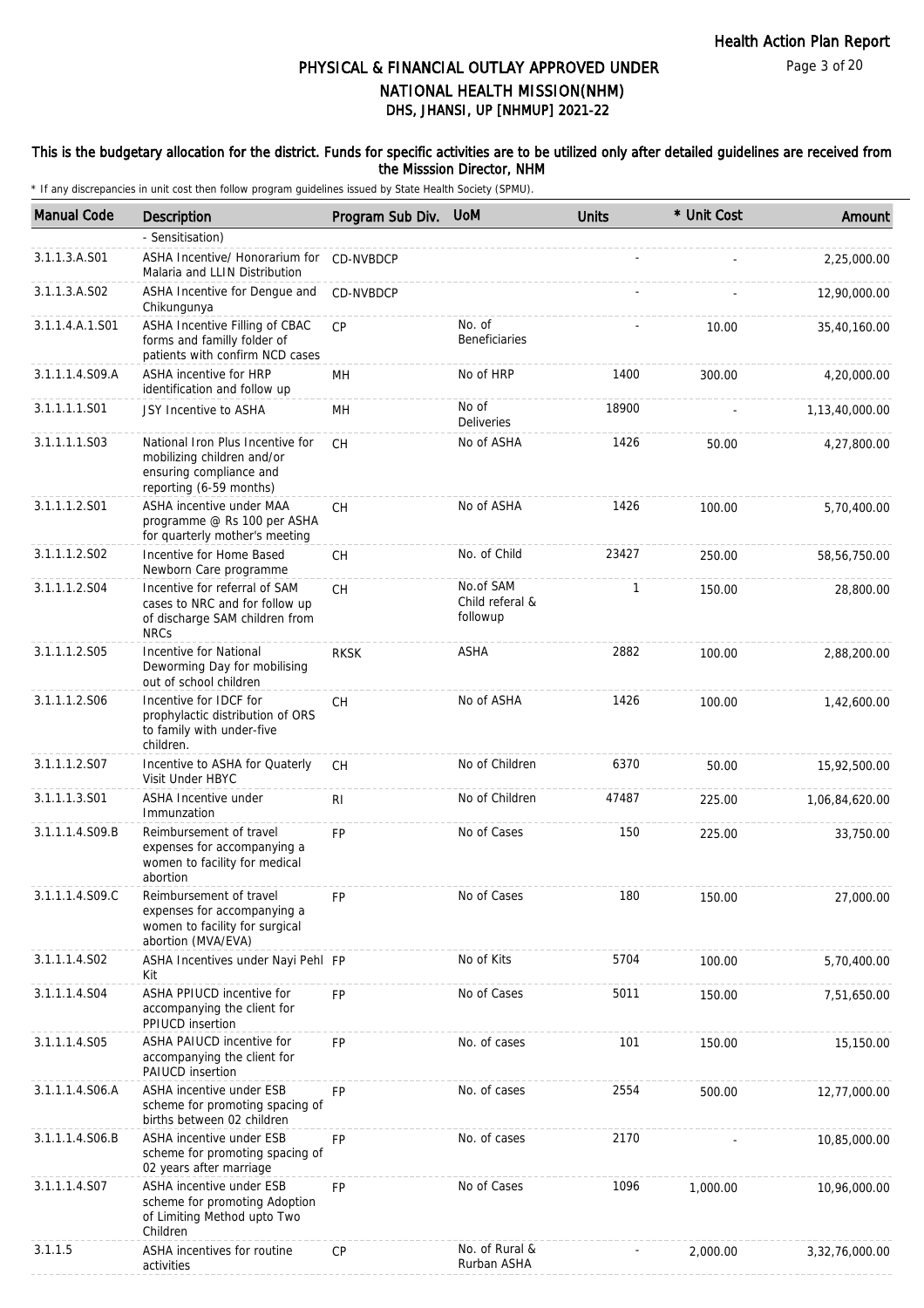## This is the budgetary allocation for the district. Funds for specific activities are to be utilized only after detailed guidelines are received from the Misssion Director, NHM

| <b>Manual Code</b> | Description                                                                                                                       | Program Sub Div. | <b>UoM</b>                             | <b>Units</b> | * Unit Cost | Amount         |
|--------------------|-----------------------------------------------------------------------------------------------------------------------------------|------------------|----------------------------------------|--------------|-------------|----------------|
| 3.1.1.6.S01        | Incentive to ASHA Facilitator for<br>CBAC, HRP and SAM Tracking                                                                   | CP               | No of AF                               | ÷,           | 1,700.00    | 13,26,000.00   |
| 3.1.1.6.S02        | Incentive to ASHA for Health<br>Promotion Day                                                                                     | CP               | No. of Rural &<br>Rurban ASHA          |              | 200.00      | 33,27,600.00   |
| 3.1.1.6.S03        | Incentive to ASHA under PMMVY CP                                                                                                  |                  | No. of<br>Beneficiaries                |              | 100.00      | 10,17,100.00   |
| 3.1.1.6.S04        | ASHA Beema- Pradhan Mantri<br>Jeevan Jyoti & Suraksh Bima<br>Yojna                                                                | CP               |                                        |              |             | 4,76,268.00    |
| 3.1.3.1.1.S01      | Asha/ Asha Sangni Uniform                                                                                                         | CP               | No. of<br>Rural, Rurban<br>ASHA & AF   |              | 600.00      | 9,10,800.00    |
| 3.1.3.1.1.S02      | Asha/ Asha Sangni Umbrella                                                                                                        | CP               | No. of<br>Rural, Rurban<br>ASHA & AF   |              | 200.00      | 3,03,600.00    |
| 3.1.3.1.3          | Awards to ASHA's/Link workers                                                                                                     | CP               | No. of<br>Rural, Urban<br>,Rurban ASHA |              | 300.00      | 5,21,700.00    |
| 3.1.3.1.6          | Supervision costs by ASHA<br>facilitators (Shangni) (12<br>months)                                                                | CP               | No of AF                               |              | 7,200.00    | 56,16,000.00   |
| 3.1.1.1.3.S02.A    | Mobilization of children through<br>ASHA or other mobilizers                                                                      | R <sub>l</sub>   | No of Session                          | 19186        | 150.00      | 28,77,900.00   |
| 3.1.3.5.S01        | Incentive for other link workers<br>for Prepration of Due List of<br>Childrens to be immunized                                    | R <sub>l</sub>   | No of Session                          | 120          | 100.00      | 12,000.00      |
| 3.1.2.10.S03       | Incentive to ASHA Cluster<br>Meeting                                                                                              | CP               |                                        |              |             | 10,32,200.00   |
| 3.1.2.1.S01        | <b>Induction Training</b>                                                                                                         | <b>CP</b>        | No of Batch                            |              | 1,28,000.00 | 1,28,000.00    |
| 3.2.2.3            | Incentives for Peer Educators<br>under NVHCP                                                                                      | CD-NVHCP         |                                        |              |             | 1,00,000.00    |
| 3.2.3.1.1          | <b>Treatment Supporter</b><br>Honorarium (Rs 1000)                                                                                | CD-RNTCP         |                                        |              |             | 23,40,000.00   |
| 3.2.3.1.2          | <b>Treatment Supporter</b><br>Honorarium (Rs 5000)                                                                                | CD-RNTCP         |                                        |              |             | 4,45,500.00    |
| 3.2.3.1.3          | Incentive for informant (Rs 500)                                                                                                  | CD-RNTCP         |                                        |              |             | 3, 17, 250.00  |
| 3.2.3.1.4.S01      | State/District TB Forums                                                                                                          | CD-RNTCP         |                                        |              |             | 5,000.00       |
| 3.2.3.1.4.S02      | Community Engagement<br>activities /Incentive for<br>community<br>volunteers/supervisors /LT etc<br>undertaking ACF               | CD-RNTCP         |                                        |              |             | 15,90,000.00   |
| 3.3.3.2            | Training of PRI's<br>representatives/ Police<br>personnel/ Teachers/ Transport<br>personnel/ NGO personnel/<br>other stakeholders | NCD-NTCP         |                                        | 1            |             | 30,000.00      |
| 3.3.3.3            | Training of PRI under National<br>Program for Climate Change and<br>Human Health (NPCCHH)                                         | NCD-NPCCHH       |                                        | $\mathbf{1}$ |             | 70,000.00      |
| 3.3.4.S01          | <b>AAA Platform</b>                                                                                                               | CP               | No. of Rural &<br>Rurban ASHA          |              | 75.00       | 21, 16, 350.00 |
| 4.1.1              | <b>District Hospitals</b>                                                                                                         | CP               | No. of DH                              | 2            | 5,00,000.00 | 10,00,000.00   |
| 4.1.3              | <b>Community Health Centers</b>                                                                                                   | CP               | No of CHC                              | 12           | 2,50,000.00 | 30,00,000.00   |
| 4.1.4              | Primary Health Centers                                                                                                            | <b>CP</b>        | No of PHC                              | 32           | 87,500.00   | 28,00,000.00   |
| 4.1.5              | Sub Centers                                                                                                                       | CP               | No. of Sub<br>Centre                   | -            | 10,000.00   | 32,60,000.00   |
| 4.1.6              | Village Health Sanitation &<br><b>Nutrition Committee</b>                                                                         | <b>CP</b>        | No. of VHSNC                           |              | 10,000.00   | 63,10,000.00   |
| 4.1.7.S01          | H&WC Additional Untied Grant-<br><b>SC</b>                                                                                        | <b>CP</b>        | No. of HWC-<br><b>SC</b>               |              | 30,000.00   | 52,70,000.00   |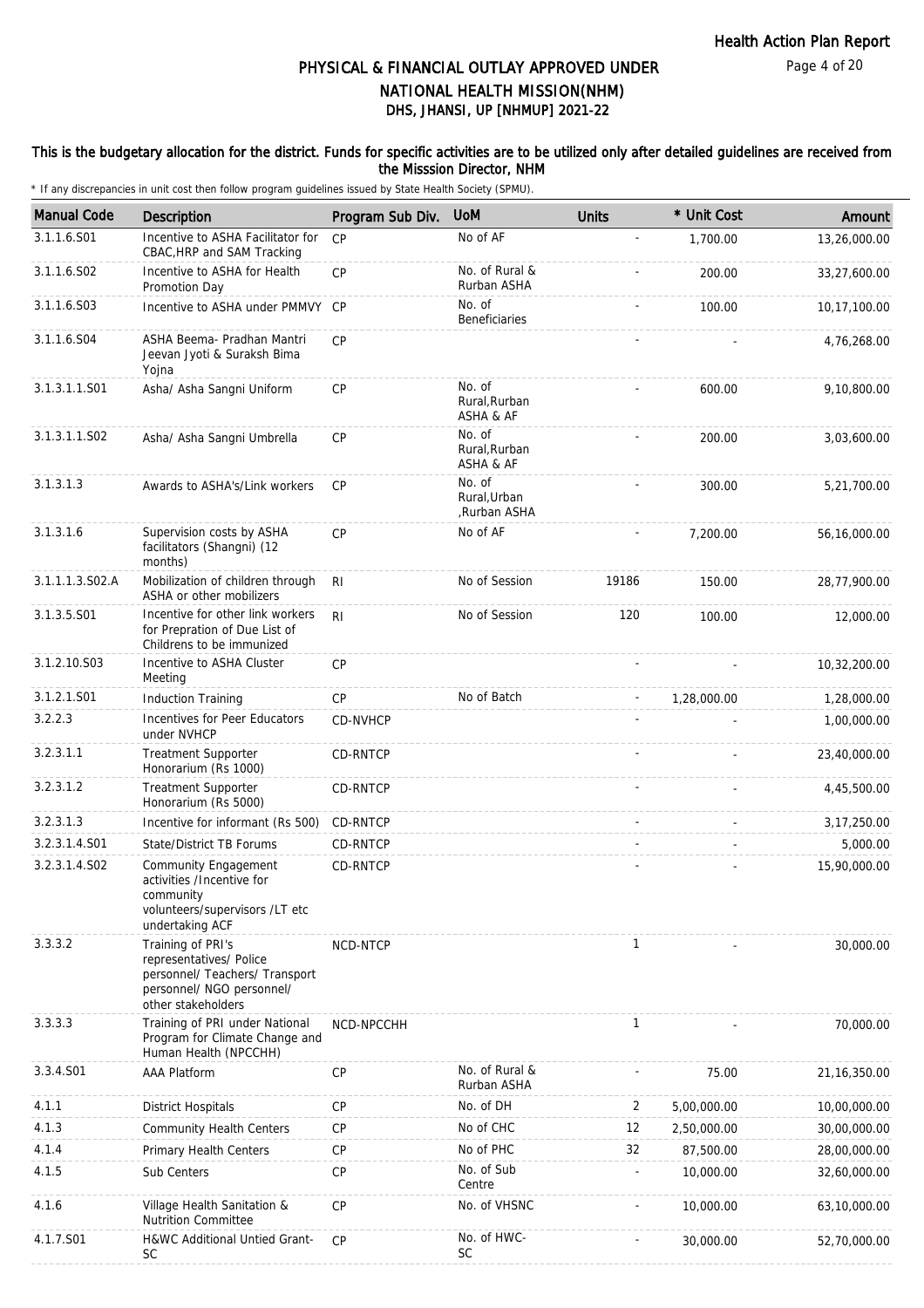## This is the budgetary allocation for the district. Funds for specific activities are to be utilized only after detailed guidelines are received from the Misssion Director, NHM

| <b>Manual Code</b> | <b>Description</b>                                                      | Program Sub Div.  | <b>UoM</b>                               | <b>Units</b> | * Unit Cost | Amount         |
|--------------------|-------------------------------------------------------------------------|-------------------|------------------------------------------|--------------|-------------|----------------|
| 4.1.7.S02          | H&WC Additional Untied Grant-<br><b>PHC</b>                             | CP                | No. of HWC-<br>PHC                       |              | 50,000.00   | 14,00,000.00   |
| 5.1.1.2.8          | Infrastructure strengthening of<br>SC to H&WC                           | CP                | No. of HWC-<br>SC                        |              | 7,00,000.00 | 6,77,00,000.00 |
| 5.1.1.2.9          | Infrastructure strengthening of<br>PHC to H&WC                          | <b>CP</b>         | No. of HWC-<br>PHC                       |              | 2,74,000.00 | 21,92,000.00   |
| 5.1.2              | Sub Centre Rent and<br>Contingencies                                    | CP                |                                          |              |             | 1,44,000.00    |
| 5.3.3              | Blood bank/ Blood storage/ Day<br>care centre for<br>hemoglobinopathies | <b>BLOOD CELL</b> | Lumpsump                                 |              |             | 1,50,000.00    |
| 5.3.9              | Safety Pits                                                             | R <sub>1</sub>    | No of piece                              | 10           | 6,000.00    | 60,000.00      |
| 5.3.14             | Civil Works under RNTCP                                                 | CD-RNTCP          |                                          |              |             | 17,20,000.00   |
| 6.1.1.1.2.S02      | FRU Strengthening                                                       | MН                | List of<br><b>Different</b><br>Equipment |              |             | 10,41,198.00   |
| 6.1.1.1.5          | Any other Equipment<br>(Instrument and Equipment for<br>HWC)            | MH                | List of<br>Different<br>Equipment        | 4            |             | 8,00,000.00    |
| 6.1.1.3.3          | Minilap kits                                                            | <b>FP</b>         | No of Kits                               | 100          | 3,000.00    | 3,00,000.00    |
| 6.1.1.3.5          | PPIUCD forceps                                                          | FP                | No of Kelly<br>forcep                    | 35           | 600.00      | 21,000.00      |
| 6.1.4.4.1          | Procurement of Equipment                                                | CD-RNTCP          |                                          |              |             | 2,00,000.00    |
| 6.1.5.1.1          | Grant-in-aid for Vision Centre<br>(PHC) (Govt.)                         | <b>NCD-NPCB</b>   |                                          |              |             | 1,00,000.00    |
| 6.1.1.21.1         | Recurring GIA: Machinery &<br>Equipment for DH                          | NCD-NPHCE         |                                          | $\mathbf{1}$ |             | 1,50,000.00    |
| 6.1.2.6.F1.S03     | IT Recurring Expenses for PHC                                           | CP                |                                          |              |             | 1,00,000.00    |
| 6.1.2.6.F1.S04     | Laptop for HWC-PHC                                                      | CP                |                                          |              |             | 5,20,000.00    |
| 6.1.4.3.1          | <b>MCR</b>                                                              | CD-NLEP           |                                          |              |             | 40,000.00      |
| 6.1.4.3.2          | Aids/Appliance                                                          | CD-NLEP           |                                          |              |             | 17,000.00      |
| 6.1.4.3.3          | Equipment                                                               | CD-NLEP           |                                          |              |             | 5,000.00       |
| 6.1.6.1            | Repairs of Laparoscopes                                                 |                   | No of<br>Laproscopes                     | $\mathbf{1}$ | 25,000.00   | 25,000.00      |
| 6.1.6.7            | Any Other blood Bank Located at BLOOD CELL<br><b>Medical Collages</b>   |                   |                                          |              |             | 4,50,000.00    |
| 6.2.1.1.A7.S05.a   | Drugs & Consumables Normal<br>Delivery L1 Facility                      | MН                | No of<br>Deliveries                      | 2600         |             | 52,000.00      |
| 6.2.1.1.A7.S05.b   | Drugs & Consumables Normal<br>Delivery L2 Facility                      | MH                | No of<br><b>Deliveries</b>               | 10900        |             | 4,36,000.00    |
| 6.2.1.1.A7.S05.c   | Drugs & Consumables Normal<br>Delivery L3 Facility                      | MH                | No of<br>Deliveries                      | 7800         |             | 6,24,000.00    |
| 6.2.1.1.A7.S05.d   | Drugs & Consumables Caesarean MH<br>Delivery L3 Facility                |                   | No of<br>Deliveries                      | 500          |             | 1,80,000.00    |
| 6.2.1.1.A7.S05.k   | Normal Delivery L3 Medical<br>College (A Category @ Rs.400)             | MH                | No of<br>Deliveries                      | 1900         |             | 7,60,000.00    |
| 6.2.1.1.A7.S05.m   | Medical College (Simple LSCS)(<br>A Category @ Rs.1800)                 | MН                | No of<br>Deliveries                      | 1200         |             | 21,60,000.00   |
| 6.2.1.2.2.12       | AEFI kit under RI Program                                               | RI                | No. of Kits                              | 59           | 200.00      | 11,800.00      |
| 6.2.1.3.1          | Nayi Pehl Kit                                                           | FP                | No of Kits                               | 5704         | 220.00      | 12,54,880.00   |
| 6.2.1.5.1          | Medicine for Mobile health team                                         | <b>RBSK</b>       | No of Team                               | 16           | 5,000.00    | 80,000.00      |
| 6.2.1.6.1          | Red/Black plastic bags et                                               | <b>RI</b>         | No of Session                            | 24156        | 9.00        | 2,17,404.00    |
| 6.2.1.6.2          | Bleach/Hypochlorite solution/<br>Twin bucket                            | R <sub>l</sub>    | No of Facilities                         |              |             | 42,000.00      |
| 6.2.2.1.1          | New ASHA Drug Kits                                                      | CP                | No of ASHA                               |              | 750.00      | 22,500.00      |
| 6.2.2.1.4          | Replenishment of ASHA HBNC<br>kits                                      | <b>CP</b>         | No of ASHA                               |              | 150.00      | 1,79,550.00    |
| 6.2.2.2.2          | Drugs and Supplies for blood                                            | <b>BLOOD CELL</b> |                                          |              |             | 2,70,000.00    |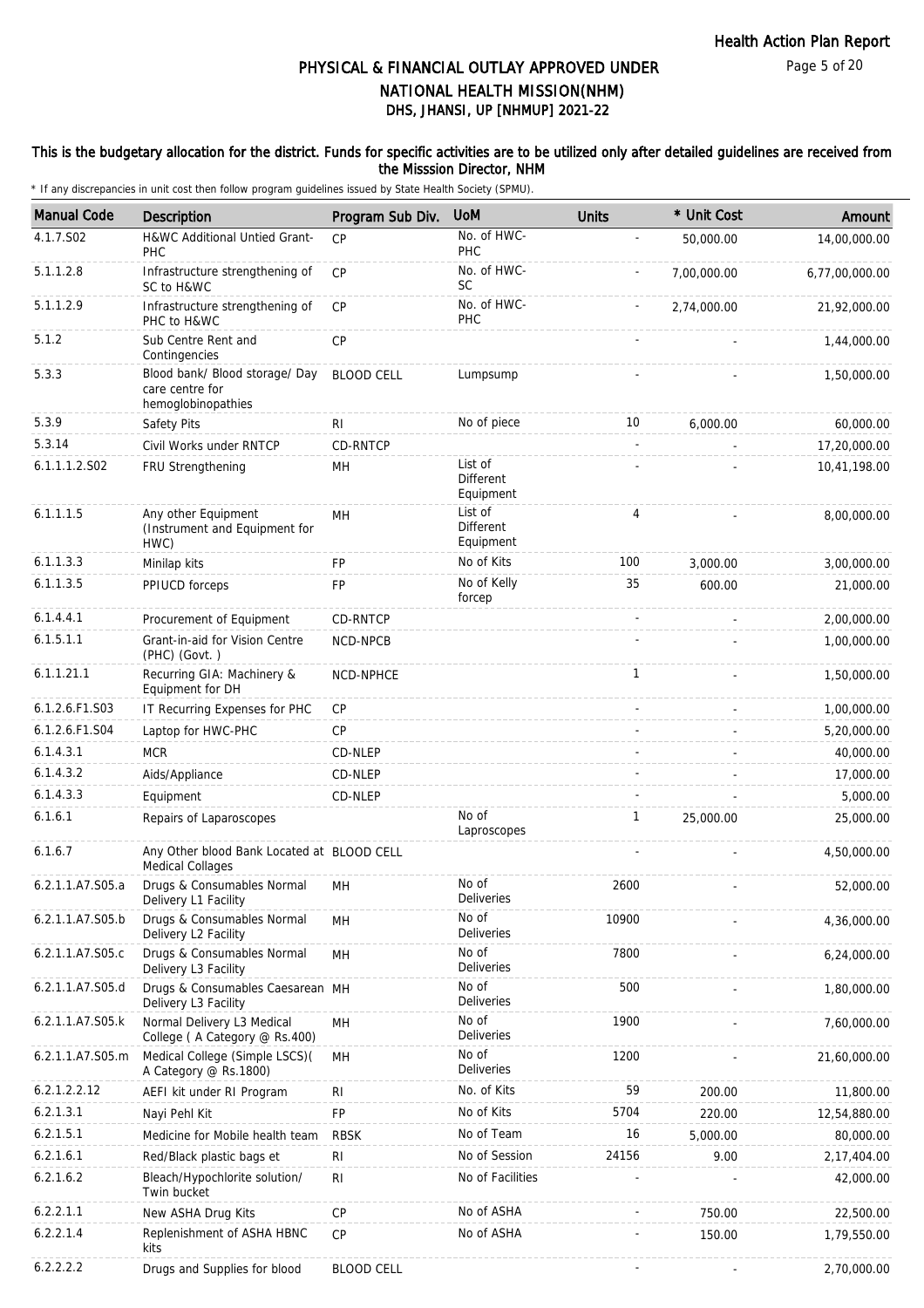Page 6 of 20

# DHS, JHANSI, UP [NHMUP] 2021-22 PHYSICAL & FINANCIAL OUTLAY APPROVED UNDER NATIONAL HEALTH MISSION(NHM)

## This is the budgetary allocation for the district. Funds for specific activities are to be utilized only after detailed guidelines are received from the Misssion Director, NHM

| 6.2.2.4.1<br>6.2.2.6.1<br>6.2.2.6.2<br>6.2.3.1.1<br>6.2.3.1.2<br>6.2.3.1.3<br>6.2.3.1.8 | related disorders-<br>Haemoglobinopathies<br>Drugs & Supplies for Ayush<br>Lab strengthening of SHC - HWC CP<br>Lab strengthening of PHC - HWC CP<br>Chloroquine phosphate tablets<br>Primaquine tablets 2.5 mg<br>Primaguine tablets 7.5 mg<br>Dengue NS1 antigen kit<br>Pyrethrum extract 2% for spare<br>spray | <b>AYUSH</b><br>CD-NVBDCP<br>CD-NVBDCP<br><b>CD-NVBDCP</b><br>CD-NVBDCP<br>CD-NVBDCP | No of Doctors             | 20           | 50,000.00 | 10,00,000.00<br>35,02,500.00<br>16,40,000.00 |
|-----------------------------------------------------------------------------------------|-------------------------------------------------------------------------------------------------------------------------------------------------------------------------------------------------------------------------------------------------------------------------------------------------------------------|--------------------------------------------------------------------------------------|---------------------------|--------------|-----------|----------------------------------------------|
|                                                                                         |                                                                                                                                                                                                                                                                                                                   |                                                                                      |                           |              |           |                                              |
|                                                                                         |                                                                                                                                                                                                                                                                                                                   |                                                                                      |                           |              |           |                                              |
|                                                                                         |                                                                                                                                                                                                                                                                                                                   |                                                                                      |                           |              |           |                                              |
|                                                                                         |                                                                                                                                                                                                                                                                                                                   |                                                                                      |                           |              |           |                                              |
|                                                                                         |                                                                                                                                                                                                                                                                                                                   |                                                                                      |                           |              |           | 20,000.00                                    |
|                                                                                         |                                                                                                                                                                                                                                                                                                                   |                                                                                      |                           |              |           | 10,000.00                                    |
|                                                                                         |                                                                                                                                                                                                                                                                                                                   |                                                                                      |                           |              |           | 20,000.00                                    |
|                                                                                         |                                                                                                                                                                                                                                                                                                                   |                                                                                      |                           |              |           | 33,000.00                                    |
| 6.2.3.1.10                                                                              |                                                                                                                                                                                                                                                                                                                   |                                                                                      |                           |              |           | 1,00,000.00                                  |
| 6.2.3.1.12                                                                              | RDT Malaria - bi-valent (For Non CD-NVBDCP<br>Project states)                                                                                                                                                                                                                                                     |                                                                                      |                           |              |           | 2,13,500.00                                  |
| 6.2.3.2.1                                                                               | Supportive drugs, lab. Reagents                                                                                                                                                                                                                                                                                   | CD-NLEP                                                                              |                           |              |           | 13,000.00                                    |
| 6.2.3.3.1                                                                               | Laboratory Materials                                                                                                                                                                                                                                                                                              | CD-RNTCP                                                                             |                           |              |           | 16,70,000.00                                 |
| 6.2.3.3.2                                                                               | Procurement of Drugs                                                                                                                                                                                                                                                                                              | CD-RNTCP                                                                             |                           |              |           | 7,60,000.00                                  |
| 6.2.4.1.1                                                                               | Assistance for<br>consumables/drugs/medicines to<br>the Govt./District Hospital for<br>Cat sx etc                                                                                                                                                                                                                 | NCD-NPCB                                                                             | No of Cases               |              |           | 40,99,200.00                                 |
| 6.2.4.5.1                                                                               | Drugs & Consumables for NCD<br>Management (incl. Diabetes,<br>Hypertension, Strokes etc)for<br>whole dist.                                                                                                                                                                                                        | NCD-NPCDCS                                                                           |                           | $\mathbf{1}$ |           | 2,00,000.00                                  |
| 6.2.4.5.3                                                                               | Drugs & Diagnostic for NCD<br>Management incl. Diabetes,<br>Hypertension, Strokes etc                                                                                                                                                                                                                             | NCD-NPCDCS                                                                           |                           |              |           | 2,40,000.00                                  |
| 6.2.4.5.6                                                                               | Drugs & supplies for Universal<br>Screening of NCDs                                                                                                                                                                                                                                                               | NCD-NPCDCS                                                                           |                           | $\mathbf{1}$ |           | 45,64,000.00                                 |
| 6.1.3.2.a.S01                                                                           | Free Diagnostics for Pregnant<br>women under JSSK - USG on<br>PPP for PMSMA                                                                                                                                                                                                                                       | MH                                                                                   | No of ANC                 | 1200         |           | 3,60,000.00                                  |
| 6.1.3.2.a.S02                                                                           | Free Diagnostics for Pregnant<br>women under JSSK- AVD for for<br>HIV & Syphilis at VHNDs                                                                                                                                                                                                                         | MH                                                                                   | No of ANC                 | 341          |           |                                              |
| 6.1.3.2.a.S03                                                                           | Free Diagnostics for Pregnant<br>women under JSSK-MH                                                                                                                                                                                                                                                              | MН                                                                                   | No of ANC                 | 40000        |           | 4,00,000.00                                  |
| 6.1.3.2.b                                                                               | Free Diagnostics for Sick infants CH<br>under JSSK                                                                                                                                                                                                                                                                |                                                                                      | No of Units               | 2            |           | 6,20,000.00                                  |
| 6.3.1.S03                                                                               | Any other (please specify)                                                                                                                                                                                                                                                                                        |                                                                                      |                           |              |           | 16,00,000.00                                 |
| 7.5.1                                                                                   | Tribal Patient Support &<br>Transportation Charges                                                                                                                                                                                                                                                                | CD-RNTCP                                                                             |                           |              |           | 79,200.00                                    |
| 7.5.2                                                                                   | Sample collecton &<br>transportation charges                                                                                                                                                                                                                                                                      | CD-RNTCP                                                                             |                           |              |           | 4,21,550.00                                  |
| 8.1.1.1                                                                                 | ANMs - MH                                                                                                                                                                                                                                                                                                         | MН                                                                                   | No of MH ANM              | 162          |           | 3,71,03,736.00                               |
| 8.1.1.1.S01                                                                             | ANM For New Sub-Center - CP                                                                                                                                                                                                                                                                                       | <b>CP</b>                                                                            |                           |              |           | 6,59,918.00                                  |
| 8.1.1.2.S04                                                                             | Staff Nurses-DH Strengthening                                                                                                                                                                                                                                                                                     | <b>HS</b>                                                                            |                           |              |           | 1,63,71,408.00                               |
| 8.1.1.2.S05                                                                             | Staff Nurses-MH                                                                                                                                                                                                                                                                                                   | MH                                                                                   | No of MH<br>Staff Nurse   | 88           |           | 2,72,03,173.00                               |
| 8.1.1.2.S11                                                                             | Staff Nurse HWC - CP                                                                                                                                                                                                                                                                                              | CP                                                                                   |                           |              |           | 52,92,259.00                                 |
| 8.1.1.2.S12                                                                             | Staff Nurses HWC - MH                                                                                                                                                                                                                                                                                             | MН                                                                                   |                           | 12           |           | 14,40,936.00                                 |
| 8.1.1.5.S02                                                                             | Laboratory Technicians -HR                                                                                                                                                                                                                                                                                        | <b>HR</b>                                                                            |                           | $\mathbf{1}$ |           | 1,43,307.00                                  |
| 8.1.1.5.S03                                                                             | Laboratory Technicians -NPPCF                                                                                                                                                                                                                                                                                     | NCD-NPPCF                                                                            |                           |              |           | 1,67,000.00                                  |
| 8.1.1.5.S04                                                                             | Laboratory Technicians - RNTCP                                                                                                                                                                                                                                                                                    | CD-RNTCP                                                                             |                           |              |           | 54,00,000.00                                 |
| 8.1.1.6.S05                                                                             | OT Technician                                                                                                                                                                                                                                                                                                     | <b>MIS</b>                                                                           | No of MH OT<br>technician |              |           | 7,93,800.00                                  |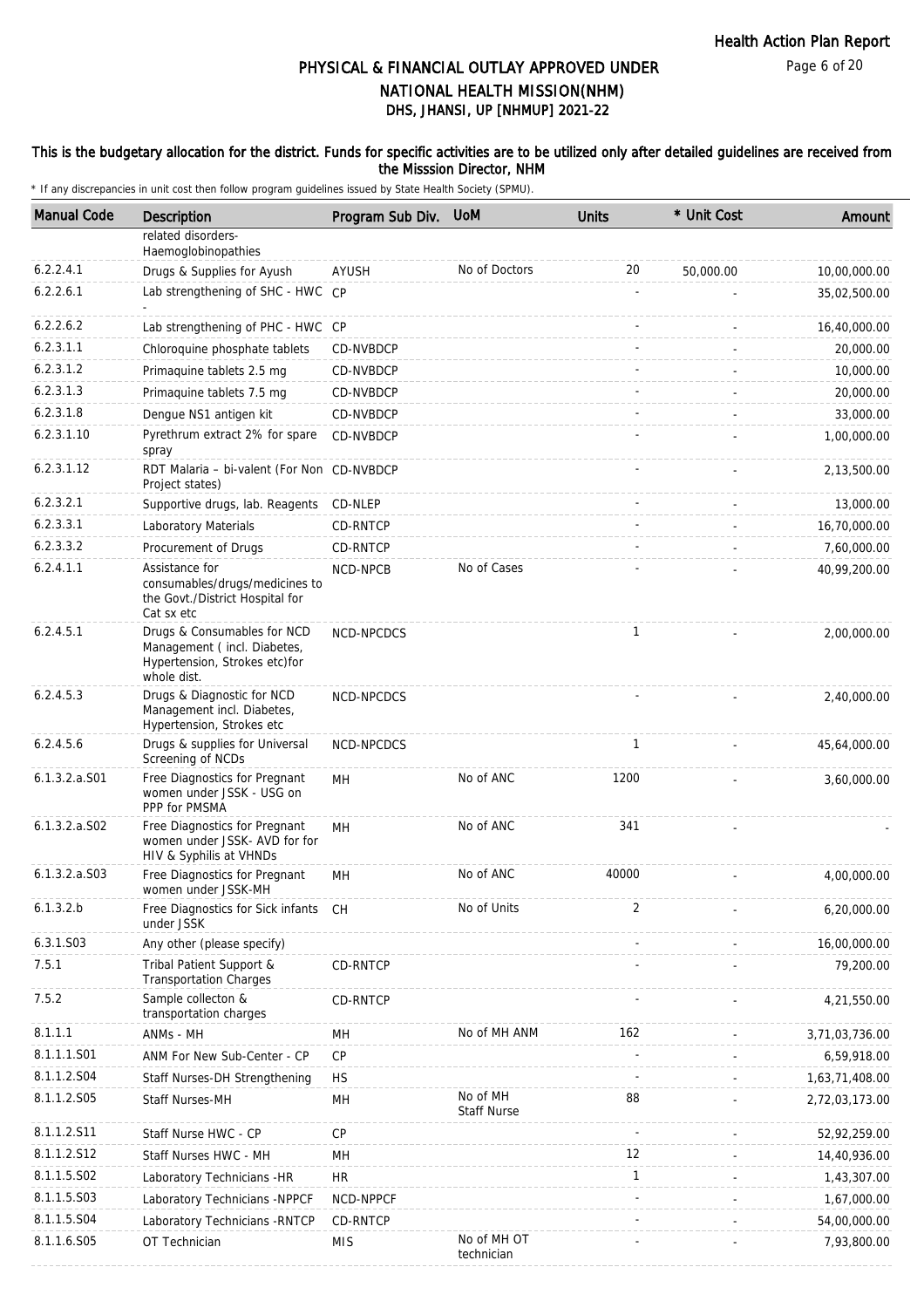## This is the budgetary allocation for the district. Funds for specific activities are to be utilized only after detailed guidelines are received from the Misssion Director, NHM

| <b>Manual Code</b>     | Description                                                                              | Program Sub Div.           | <b>UoM</b>                                             | <b>Units</b>      | * Unit Cost | Amount                     |
|------------------------|------------------------------------------------------------------------------------------|----------------------------|--------------------------------------------------------|-------------------|-------------|----------------------------|
| 8.1.1.8.S02            | Pharmacist-DH Strengthening                                                              | <b>HS</b>                  |                                                        |                   |             | 4,32,000.00                |
| 8.1.1.9                | Radiographer/ X-ray technician                                                           | <b>HR</b>                  |                                                        | 2                 |             | 5,29,632.00                |
| 8.1.2.1.S04            | Obstetricians and Gynaecologists MH<br>-MH                                               |                            | No of MH<br>Obstetricians<br>and<br>Gynaecologist<br>S |                   |             | 51,60,000.00               |
| 8.1.2.3.S05            | Anaesthetists -MH                                                                        | MН                         | No of MH<br>Anesthetic                                 |                   |             | 47,40,000.00               |
| 8.1.2.4.SO2            | Surgeons-DH Strengthening                                                                | <b>HS</b>                  |                                                        |                   |             | 24,00,000.00               |
| 8.1.3.4.S01            | <b>ENT-DH Strengthening</b>                                                              | <b>HS</b>                  |                                                        |                   |             | 12,00,000.00               |
| 8.1.3.5.S01            | Ophthalmologists-NCD-NPCB                                                                | <b>NCD-NPCB</b>            |                                                        |                   |             | 10,04,157.00               |
| 8.1.3.10.S01           | FRU Operationalization for<br>Gynae & anesthetist specialist on<br>call from govt sector | MH                         | No of C<br>Section                                     | 10                |             | 30,000.00                  |
| 8.1.3.10.S02           | FRU Operationalization<br>Gynecologists specialist on call<br>from pvt sector            | <b>MH</b>                  | No of C<br>Section                                     | 5                 |             | 22,500.00                  |
| 8.1.3.10.S03           | FRU Operationalization<br>anesthetist specialist on call for<br>from pvt sector          | MН                         | No of C<br>Section                                     | 5                 |             | 15,000.00                  |
| 8.1.4.1.S01            | Dental Surgeons- DH &CHC                                                                 | <b>HR</b>                  |                                                        | 3                 |             | 13,96,752.00               |
| 8.1.5.S02              | Medical Officers - DH<br>Strengthening                                                   | <b>HS</b>                  |                                                        |                   |             | 14,40,000.00               |
| 8.1.5.S03              | Medical Officers - MH                                                                    | MН                         | No of MH LMO                                           |                   |             | 14,37,000.00               |
| 8.1.5.S06              | Medical Officers -CD-RNTCP                                                               | CD-RNTCP                   |                                                        |                   |             | 18,22,000.00               |
| 8.1.6.1                | <b>AYUSH MOS</b>                                                                         | AYUSH                      |                                                        | 21                |             | 1,07,87,477.00             |
| 8.1.6.2                | Pharmacist - AYUSH                                                                       | AYUSH                      |                                                        | 10                |             | 19,33,647.00               |
| 8.1.7.1.1              | MOs-AYUSH                                                                                | <b>RBSK</b>                |                                                        | 30                |             | 1,34,90,112.00             |
| 8.1.7.1.2.S02          | MOs-Dental MO/ BDS                                                                       | <b>RBSK</b>                |                                                        | 4                 |             | 28,54,320.00               |
| 8.1.7.1.3              | <b>Staff Nurse</b>                                                                       | <b>RBSK</b>                |                                                        | 9                 |             | 30,27,456.00               |
| 8.1.7.1.4              | ANM                                                                                      | <b>RBSK</b>                |                                                        | 8                 |             | 11,08,884.00               |
| 8.1.7.1.5.S01          | Para Medical Worker                                                                      | <b>RBSK</b>                |                                                        | 10                |             | 24,22,080.00               |
| 8.1.7.1.5.S02          | Pharmacists                                                                              | <b>RBSK</b>                |                                                        | 7                 |             | 8,37,106.00                |
| 8.1.7.2.1.S01          | Paediatrician                                                                            | <b>RBSK</b>                |                                                        | 1                 |             | 6,00,000.00                |
| 8.1.7.2.2.S01          | MO MBBS                                                                                  | <b>RBSK</b>                |                                                        |                   |             | 3,60,000.00                |
| 8.1.7.2.3.S01          | MO, Dental                                                                               | <b>RBSK</b>                |                                                        | $\mathbf{1}$      |             | 3,00,000.00                |
| 8.1.7.2.4              | <b>Staff Nurse</b>                                                                       | <b>RBSK</b>                |                                                        | $\overline{a}$    |             | 3,00,000.00                |
| 8.1.7.2.5              | Physiotherapist                                                                          | <b>RBSK</b>                |                                                        | 1                 |             | 1,80,000.00                |
| 8.1.7.2.6<br>8.1.7.2.7 | Audiologist & speech therapist                                                           | <b>RBSK</b>                |                                                        | 1<br>$\mathbf{1}$ |             | 2,40,000.00                |
|                        | Psychologist                                                                             | <b>RBSK</b>                |                                                        | 1                 |             | 2,10,000.00                |
| 8.1.7.2.8<br>8.1.7.2.9 | Optometrist<br>Early interventionist cum special<br>educator                             | <b>RBSK</b><br><b>RBSK</b> |                                                        | 1                 |             | 1,80,000.00<br>2,10,000.00 |
| 8.1.7.2.10             | Social worker                                                                            | <b>RBSK</b>                |                                                        | 1                 |             | 1,80,000.00                |
| 8.1.7.2.12.S01         | Dental Technician                                                                        | <b>RBSK</b>                |                                                        | 1                 |             | 1,50,000.00                |
| 8.1.8.1                | <b>Medical Officers</b>                                                                  | CH                         | No. of Mos                                             | 1                 |             | 3,60,000.00                |
| 8.1.8.2                | <b>Staff Nurse</b>                                                                       | <b>CH</b>                  | No. of SNs                                             | 4                 |             | 13,96,796.00               |
| 8.1.8.3                | Cook cum caretaker                                                                       | <b>CH</b>                  | No. of Cook<br>cum Caretaker                           | $\overline{2}$    |             | 3,08,551.00                |
| 8.1.8.5                | Feeding demonstrator for NRC                                                             | <b>CH</b>                  | No. of FDs                                             | 1                 |             | 3,52,435.00                |
| 8.1.9.1.S01            | Paediatrician SNCU-CH                                                                    | <b>CH</b>                  | No. of<br>Peadiatrician                                | 3                 |             | 43,20,000.00               |
| 8.1.9.3.S01            | Staff Nurse - SNCU/KMC                                                                   | <b>CH</b>                  | No. of SNs                                             | 28                |             | 1,01,16,788.00             |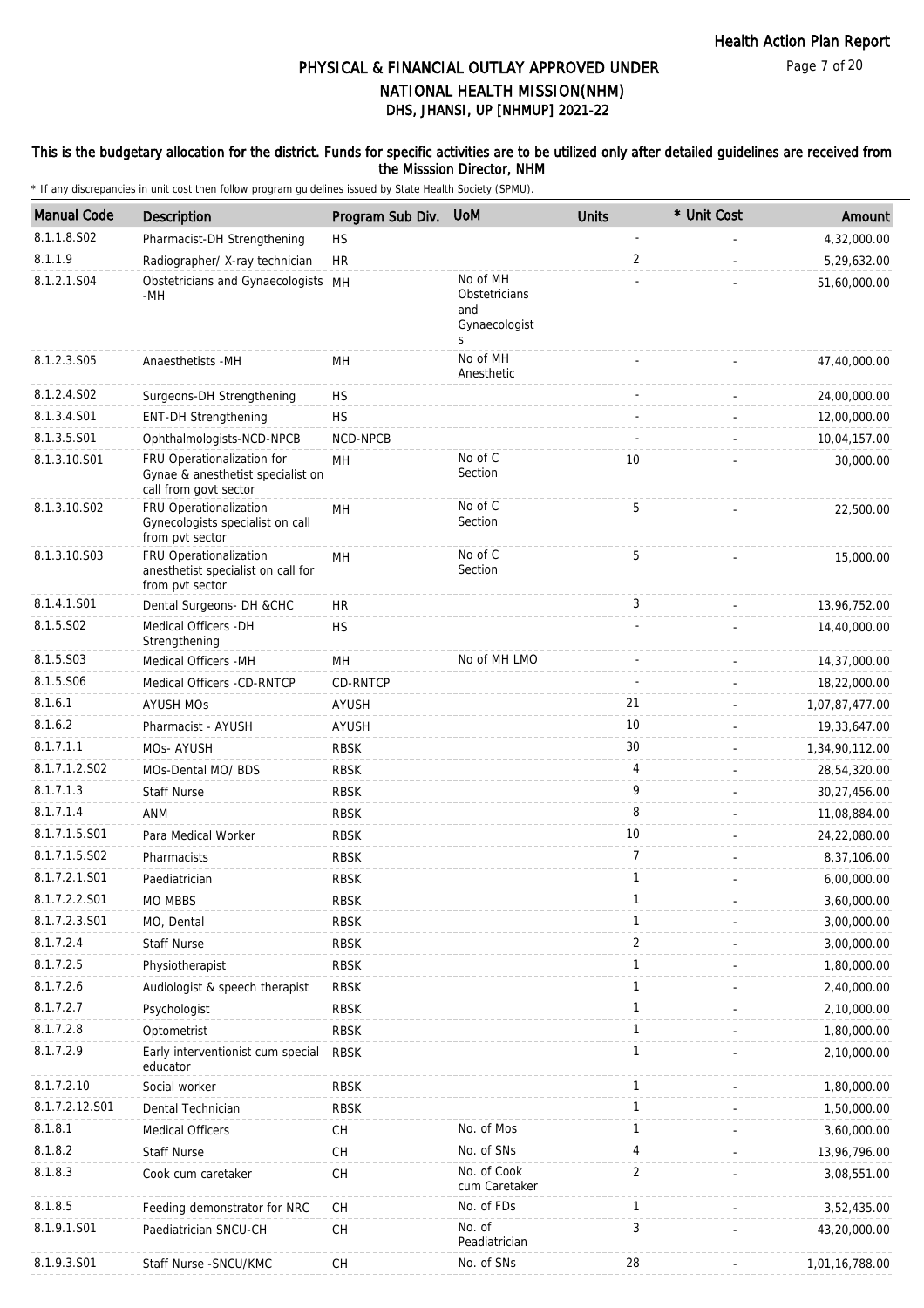## This is the budgetary allocation for the district. Funds for specific activities are to be utilized only after detailed guidelines are received from the Misssion Director, NHM

| <b>Manual Code</b> | Description                                                  | Program Sub Div.  | <b>UoM</b>                                        | <b>Units</b>   | * Unit Cost | Amount         |
|--------------------|--------------------------------------------------------------|-------------------|---------------------------------------------------|----------------|-------------|----------------|
| 8.1.9.3.SO2        | Staff Nurse -NBSU                                            | CH                | No. of SNs                                        | 6              |             | 18,26,798.00   |
| 8.1.9.6.S02        | Others- SNCU Staff (Ward<br>Aaya/ Cleaner/ Security Guard)   | <b>CH</b>         |                                                   | 18             |             | 32,18,968.00   |
| 8.1.9.6.S03        | Others- SNCU Staff DEO                                       | CH                | no. of Posts                                      | 2              |             | 5,01,054.00    |
| 8.1.10.1.S01       | Anesthetics (Specialist) Medical<br>College                  | MH                | No of<br>Anesthetics<br>Specialist<br>HDU/ ICU MC |                |             | 14,40,000.00   |
| 8.1.10.2.S01       | Medical Officers Medical College                             | MН                | No of Medical<br>Officers HDU/<br><b>ICU MC</b>   |                |             | 28,80,000.00   |
| 8.1.10.3.S01       | Staff Nurses - DH Strengthening                              | HS                |                                                   |                |             | 50,40,000.00   |
| 8.1.10.3.S02       | Staff Nurses Incharge - DH<br>Strengthening                  | <b>HS</b>         |                                                   |                |             | 3,84,000.00    |
| 8.1.10.3.S04       | Staff Nurses Incharge - MH HDU<br><b>ICU Medical College</b> | MH                | No of Staff<br>Nurses HDU/<br><b>ICU MC</b>       |                |             | 72,00,000.00   |
| 8.1.12.1           | Mid-level Service Provider                                   | CP                |                                                   |                |             | 95,33,010.00   |
| 8.1.12.2           | Performance incentive for Mid-<br>level service providers    | CP                | No. of HWC-<br><b>CHO</b>                         |                | 15,000.00   | 59,73,750.00   |
| 8.1.13.1.S01       | Counsellor -NCD-NPCB                                         | NCD-NPCB          |                                                   |                |             | 1,80,000.00    |
| 8.1.13.1.S02       | Counsellor - RKSK                                            | <b>RKSK</b>       |                                                   | 2              |             | 5,36,901.00    |
| 8.1.13.1.S03       | Counsellor - RMNCHA-FW                                       | FP                | No of<br>Counsellors/m<br>onth                    | 2              | 15,073.00   | 4,27,936.00    |
| 8.1.13.1.S04       | Counsellor - RNTCP                                           | CD-RNTCP          |                                                   |                |             | 2,62,000.00    |
| 8.1.13.5           | Audiometrician/ Audiologist-<br>NCD-NPPCD                    | NCD-NPPCD         |                                                   |                |             | 3,60,000.00    |
| 8.1.13.10          | TBHV-CD-RNTCP                                                | <b>CD-RNTCP</b>   |                                                   |                |             | 14, 16, 448.00 |
| 8.1.13.16          | Ophthalmic Assistant/<br>Refractionist NCD-NPCB              | NCD-NPCB          |                                                   |                |             | 1,63,238.00    |
| 8.1.13.18          | Audiometrics Asstt.NCD-NPPCD                                 | NCD-NPPCD         |                                                   |                |             | 2,39,400.00    |
| 8.1.13.19          | Instructor for Hearing Imapired<br>Children-NCD-NPPCD        | NCD-NPPCD         |                                                   |                |             | 2.39.400.00    |
| 8.1.13.22.S02      | Cook UPHSSP                                                  | <b>HS</b>         |                                                   | $\sim$         |             | 1,17,759.00    |
| 8.1.13.22.S03      | Dietician/ Nutritionist UPHSSP                               | <b>HS</b>         |                                                   |                |             | 4,08,870.00    |
| 8.1.13.22.S04      | Lab Technician UPHSSP                                        | <b>HS</b>         |                                                   |                |             | 2,54,129.00    |
| 8.1.13.22.S06      | OT Technician UPHSSP                                         | НS                |                                                   |                |             | 2,54,129.00    |
| 8.1.13.22.S07      | Rogi Sahayata Kendra Manager                                 | QA                |                                                   | $\overline{2}$ |             | 4,65,600.00    |
| 8.1.13.22.S09      | <b>Staff Nurse UPHSSP</b>                                    | <b>HS</b>         |                                                   |                |             | 1,46,03,759.00 |
| 8.1.13.22.S10      | X-Ray Technician UPHSSP                                      | <b>HS</b>         |                                                   |                |             | 5,08,258.00    |
| 8.1.13.22.S12      | Physiotherapist UPHSSP                                       | <b>HS</b>         |                                                   |                |             | 5,81,805.00    |
| 8.1.13.22.S13      | Rogi Sahayata Kendra Operator                                | QA                |                                                   | 2              |             | 3,34,687.00    |
| 8.1.13.22.S14      | Ward Aaya/Boy UPHSSP                                         | HS                |                                                   |                |             | 11,54,047.00   |
| 8.1.14.1.S01       | MO (Blood Bank)                                              | <b>BLOOD CELL</b> |                                                   |                |             | 11,54,000.00   |
| 8.1.14.1.S02       | MO (BCTV)                                                    | <b>BLOOD CELL</b> |                                                   |                |             | 3,60,000.00    |
| 8.1.14.2           | <b>Staff Nurse</b>                                           | <b>BLOOD CELL</b> |                                                   |                |             | 2,92,000.00    |
| 8.1.14.4.S01       | Lab Technician (BCTV)                                        | <b>BLOOD CELL</b> |                                                   |                |             | 3,38,000.00    |
| 8.1.14.4.S02       | Lab Technician (BB)                                          | <b>BLOOD CELL</b> |                                                   |                |             | 6,10,000.00    |
| 8.1.14.5.S02       | Others- Lab Technicians                                      | <b>BLOOD CELL</b> |                                                   |                |             | 5,55,000.00    |
| 8.1.14.5.S03       | Others-Lab Attendant                                         | <b>BLOOD CELL</b> |                                                   |                |             | 2,24,000.00    |
| 8.1.14.5.S04       | Others-Social Worker/PRO                                     | <b>BLOOD CELL</b> |                                                   |                |             | 4,56,000.00    |
| 8.1.14.5.S05       | Others-Lab Attendant - BSU                                   | <b>BLOOD CELL</b> |                                                   |                |             | 2,24,000.00    |
| 8.1.14.5.S06       | Others-Lab Attendant - BCTV                                  | <b>BLOOD CELL</b> |                                                   |                |             | 2,24,000.00    |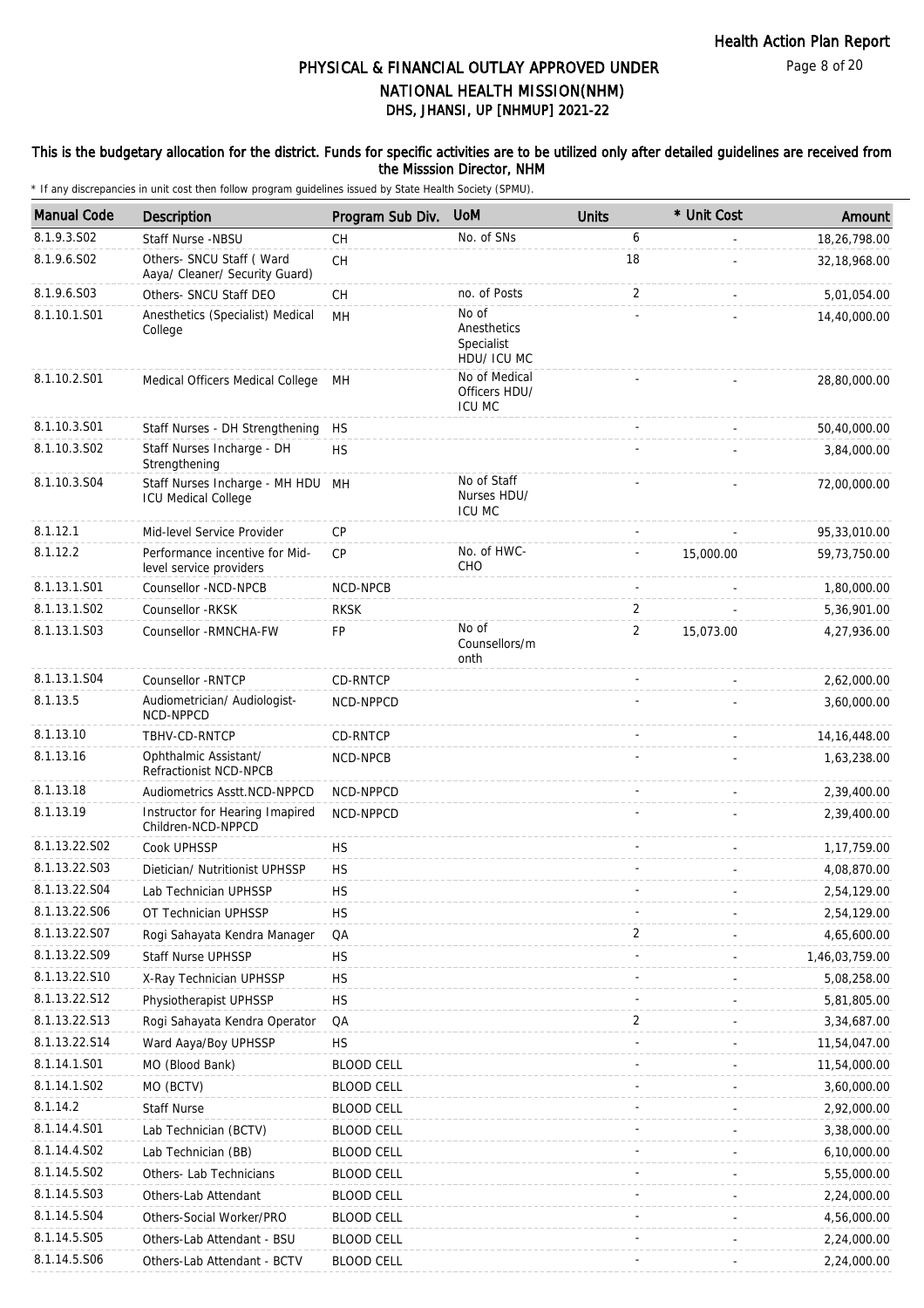## This is the budgetary allocation for the district. Funds for specific activities are to be utilized only after detailed guidelines are received from the Misssion Director, NHM

| <b>Manual Code</b> | Description                                                                                  | Program Sub Div.  | <b>UoM</b>                                             | <b>Units</b>   | * Unit Cost  | Amount       |
|--------------------|----------------------------------------------------------------------------------------------|-------------------|--------------------------------------------------------|----------------|--------------|--------------|
| 8.1.15.13.S03      | Others-Medical Officer-CD-<br><b>NVHCP</b>                                                   | <b>CD-NVHCP</b>   |                                                        |                |              | 3,60,000.00  |
| 8.1.16.2.S01       | Cold Chain Handlers                                                                          | RI                |                                                        |                |              | 4,21,798.00  |
| 8.1.16.2.S02       | Technician / Trfeigerator<br>Machinic                                                        | R <sub>1</sub>    |                                                        |                |              | 3,51,691.00  |
| 8.1.16.6.S01       | Data Entry Operator BB                                                                       | <b>BLOOD CELL</b> |                                                        |                |              | 4,52,000.00  |
| 8.1.16.7.S01       | <b>Driver BCTV</b>                                                                           | <b>BLOOD CELL</b> |                                                        |                |              | 2,84,000.00  |
| 8.1.16.7.S02       | Sweeper- NCD- Blood bank                                                                     | <b>BLOOD CELL</b> |                                                        |                |              | 1,44,000.00  |
| 8.1.16.7.S03       | Sweeper-NCD-Blood Storage<br>Unit                                                            | <b>BLOOD CELL</b> |                                                        |                |              | 1,44,000.00  |
| 8.1.16.7.S05       | Cleaner -NRC                                                                                 | CH                | no. of Posts                                           | $\mathbf{1}$   |              | 1,78,831.00  |
| 8.4.1              | Additional Allowances/<br>Incentives to Medical Officers                                     | MН                |                                                        | 5              |              | 1,20,000.00  |
| 8.4.5              | Performance reward if any                                                                    | FP                | No of Distrcts                                         | 3              | 50,000.00    | 1,20,000.00  |
| 8.4.7              | Incentive to provider for PPIUCD FP<br>services @Rs 150 per PPIUCD<br>insertion              |                   | No of Cases                                            | 7273           | 150.00       | 10,90,950.00 |
| 8.4.8              | Incentive to provider for PAIUCD FP<br>Services @Rs 150 per PAIUCD<br>insertion              |                   | No of Cases                                            | 101            | 150.00       | 15,150.00    |
| 8.4.9              | Team based incentives for<br>Health & Wellness Centers<br>(H&WC Sub Center)                  | CP                | No of HWC                                              |                | 11,000.00    | 43,80,750.00 |
| 8.4.10             | Team based incentives for<br>Health & Wellness Centers<br>(H&WC PHC)                         | CP                | No of HWC                                              |                | 11,000.00    | 15,58,000.00 |
| 8.4.11             | Incentives under NVHCP for MO, CD-NVHCP<br>Pharmacist and LT                                 |                   |                                                        |                |              | 67,200.00    |
| 8.4.12.S01         | HRP identification and follow up MH<br>for ANM                                               |                   | No of HRP                                              | 1400           | 200.00       | 2,80,000.00  |
| 8.4.12.S03         | Performance based Incentives to FP<br>RMNCHA Counselors in Family<br>Planning                |                   | No of Cases                                            | 189            | 50.00        | 9,450.00     |
| 8.4.12.S04         | RI Cold chain handlers incentive                                                             | -RI               | Lumpsump                                               | 26             | 2,400.00     | 7,48,800.00  |
| 9.1.1.A4           | Setting up of Life saving<br>Anaesthesia skills Training<br>Centres                          | MH                | No of Life<br>saving<br>Anaesthesia<br>skills Training |                |              | 44,00,000.00 |
| 9.2.1.1.7          | Training of Staff Nurses/ANMs /<br>LHVs in SBA                                               | Nursing           |                                                        | 1              | 10,86,520.00 | 10,86,520.00 |
| 9.2.1.1.13.S01     | Training of Medical Officers in<br>safe abortion-For Mos                                     | <b>FP</b>         | No of Batch                                            | 5              | 1,30,800.00  | 6,54,000.00  |
| 9.2.1.1.22         | Onsite Mentoring for DAKSHATA                                                                | Nursing           |                                                        | $\mathbf{1}$   | 1,20,000.00  | 1,20,000.00  |
| 9.2.1.2.4          | Orienation activities on vitamin A CH<br>supplemenation and Anemia<br>Mukta Bharat Programme |                   | No of Batch                                            | 16             |              | 56,270.00    |
| 9.2.1.2.5          | Child Death Review Trainings                                                                 | СH                | No of Batch                                            | 5              | 28,000.00    | 1,40,000.00  |
| 9.2.1.2.20         | Orientation on National<br>Deworming Day                                                     | <b>RKSK</b>       | per participant                                        | 117            | 100.00       | 2,33,120.00  |
| 9.2.1.3.2.S01      | Otr.Review/orientation meeting<br>at Block Level for ANM                                     | <b>FP</b>         | No of<br>Orientation<br>meeting                        | 32             | 1,000.00     | 32,000.00    |
| 9.2.1.3.2.S02      | Otr. Review/orientation meeting<br>of ASHA/ANM OF 20 Urban<br>District at Districts Level    | <b>FP</b>         | No of<br>Orientation<br>meeting                        | $\overline{7}$ | 2,000.00     | 56,000.00    |
| 9.2.1.3.17         | Training of Medical officers<br>(PPIUCD insertion training)                                  | <b>FP</b>         | No of Batch                                            | $\mathbf{1}$   | 1,41,625.00  | 1,41,625.00  |
| 9.2.1.3.19         | Training of Nurses (Staff<br>Nurse/LHV/ANM) (PPIUCD<br>insertion training)                   |                   | No of batches                                          | 5              | 85,550.00    | 4,26,625.00  |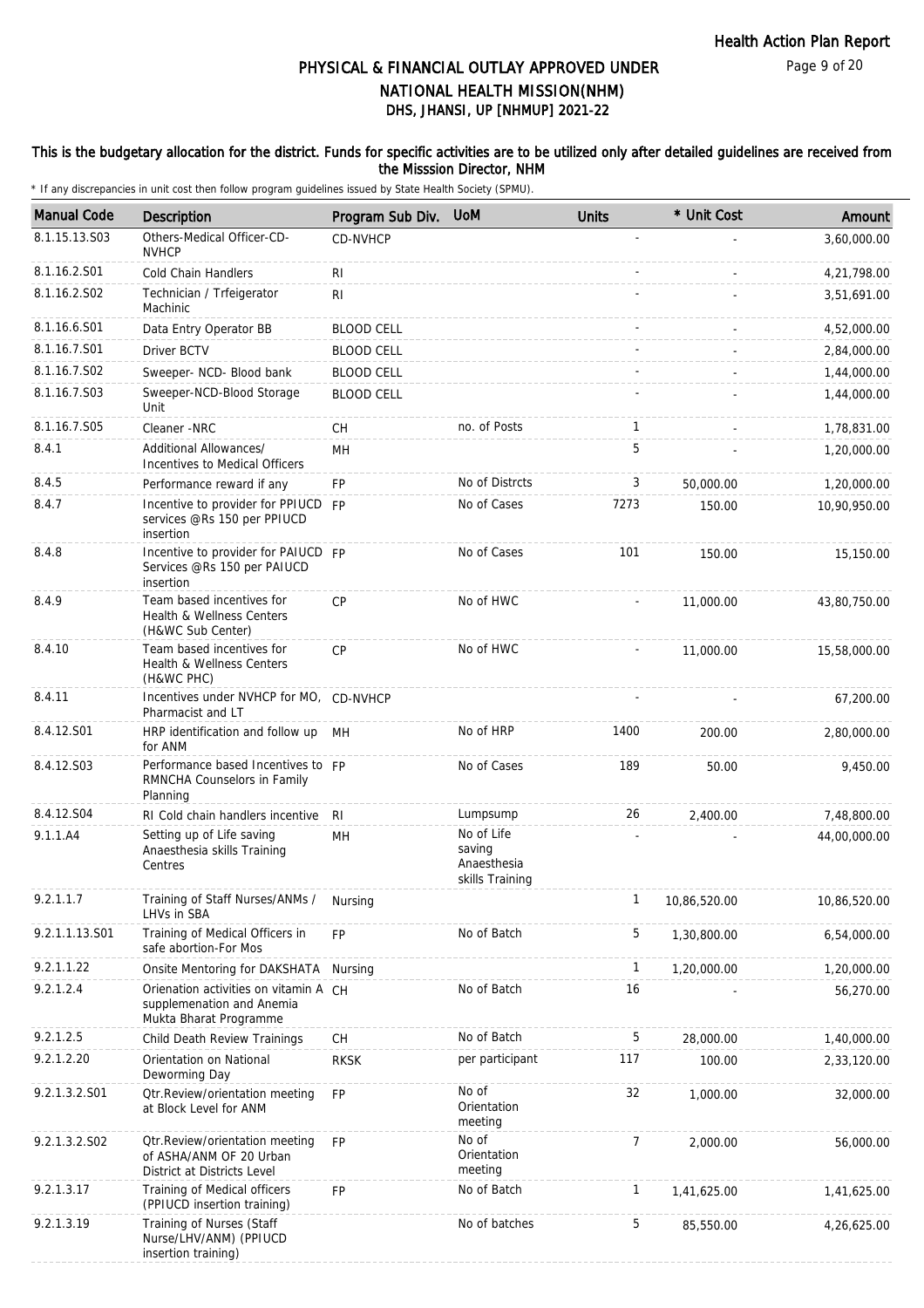Page 10 of 20

# DHS, JHANSI, UP [NHMUP] 2021-22 PHYSICAL & FINANCIAL OUTLAY APPROVED UNDER NATIONAL HEALTH MISSION(NHM)

## This is the budgetary allocation for the district. Funds for specific activities are to be utilized only after detailed guidelines are received from the Misssion Director, NHM

| <b>Manual Code</b> | Description                                                                                                  | Program Sub Div. | <b>UoM</b>            | <b>Units</b>   | * Unit Cost | Amount       |
|--------------------|--------------------------------------------------------------------------------------------------------------|------------------|-----------------------|----------------|-------------|--------------|
| 9.2.1.3.23         | Training of Medical officers<br>(Injectible Contraceptive<br>Trainings)                                      | <b>FP</b>        | No of Batch           | $\mathbf{1}$   | 41.800.00   | 41,800.00    |
| 9.2.1.3.24         | Training of AYUSH doctors<br>(Injectible Contraceptive<br>Trainings)                                         | <b>FP</b>        | No of Batch           | $\mathbf{1}$   | 22,800.00   | 22,800.00    |
| 9.2.1.3.25         | Training of Nurses (Staff<br>Nurse/LHV/ANM) (Injectible<br>Contraceptive Trainings)                          | <b>FP</b>        | No of Batch           | $\overline{2}$ | 35,800.00   | 71,600.00    |
| 9.2.1.3.27.S01     | FP-LMIS training-Urban Staffs<br>and others                                                                  | FP               |                       | $\mathbf{1}$   | 46,900.00   | 46,900.00    |
| 9.2.1.3.27.S02     | FP-LMIS training- ASHA Sangni<br>Refresher                                                                   | <b>FP</b>        |                       | 2              | 4,900.00    | 9,800.00     |
| 9.2.1.4.13.C       | Any other (please specify) Kishor RKSK<br>Swasyhya Manch                                                     |                  | No of Events          | 18             | 5,000.00    | 90,000.00    |
| 9.2.1.7.1.S01      | Training under Immunisation-<br><b>CCH</b>                                                                   | RI               | Lumpsump              |                |             | 86,600.00    |
| 9.2.1.7.1.S02      | Training under Immunisation-<br>Data Handler                                                                 | R <sub>1</sub>   | Lumpsump              |                |             | 4,500.00     |
| 9.2.1.7.1.S03      | Training under Immunisation-<br>Health Worker                                                                | R <sub>1</sub>   | Lumpsump              |                |             | 3,23,400.00  |
| 9.2.1.7.1.S04      | Training under Immunisation-<br>MO Training                                                                  | RI               | Lumpsump              |                |             | 4,96,000.00  |
| 9.2.2.6.1          | Quality Assurance Training<br>(including training for internal<br>assessors at State and District<br>levels) | QA               | No of Batch           | $\mathbf{1}$   |             | 50,000.00    |
| 9.2.2.6.3          | Kayakalp Trainings                                                                                           | QA               | <b>Districts</b>      | $\mathbf{1}$   | 33,000.00   | 33,000.00    |
| 9.2.2.7.2          | Training cum review meeting for MIS<br>HMIS & MCTS at District level                                         |                  | No of<br>Participants |                |             | 41,580.00    |
| 9.2.2.7.3          | Training cum review meeting for MIS<br>HMIS & MCTS at Block level                                            |                  | No of<br>Participants |                |             | 2,41,800.00  |
| 9.2.2.7.4          | Training cum review meeting for MIS<br>HMIS & MCTS at Division Level                                         |                  | No of<br>Participants |                |             | 15,000.00    |
| 9.2.2.8.1          | Training on CPCH for CHOs                                                                                    | Nursing          | Lumpsump              | $\mathbf{1}$   |             | 28,98,000.00 |
| 9.2.2.8.2          | Multi-skilling of ASHA, MPW ay<br>HWCs (SHC & PHC)                                                           | CP               | Lumpsump              |                |             | 17,30,000.00 |
| 9.2.2.8.5.S01      | Training of MPW and Asha                                                                                     | CP               |                       |                |             | 2,80,000.00  |
| 9.2.2.8.5.S02      | Training of MO and SN                                                                                        | <b>CP</b>        |                       |                |             | 4,90,000.00  |
| 9.2.2.8.5.S03      | Cost of Yoga Sessions                                                                                        | CP               |                       |                |             | 4,76,250.00  |
| 9.2.3.1.1          | Medical Officers (1 day)                                                                                     | CD-IDSP          |                       |                |             | 67,160.00    |
| 9.2.3.1.5          | Data Managers (2days)                                                                                        | CD-IDSP          |                       |                |             | 18,400.00    |
| 9.2.3.1.7          | ASHA & MPWs, AWW &<br>Community volunteers (1 day)                                                           | CD-IDSP          |                       |                |             | 21,600.00    |
| 9.2.3.2.1          | Training / Capacity Building<br>(Malaria)                                                                    | CD-NVBDCP        |                       |                |             | 67,200.00    |
| 9.2.3.4.1          | Trainings under RNTCP                                                                                        | CD-RNTCP         |                       |                |             | 2,50,000.00  |
| 9.2.3.4.2          | CME (Medical Colleges)                                                                                       | CD-RNTCP         |                       |                |             | 50,000.00    |
| 9.2.3.5.1          | 3 day training of Medical Officer<br>of the Model Treatment Centre<br>(15 Medical officers in each<br>batch) | CD-NVHCP         |                       |                |             | 3,00,000.00  |
| 9.2.3.5.2          | 5 day training of the lab<br>technicians (15 Lab Technicians<br>in each batch)                               | CD-NVHCP         |                       |                |             | 2,00,000.00  |
| 9.2.3.5.3          | 1 day training of Peer support of CD-NVHCP<br>the Treatment sites (MTC/TCs)                                  |                  |                       |                |             | 10,000.00    |
| 9.2.3.5.4          | 1 day training of pharmacist of<br>the Treatment sites (MTC/TCs)                                             | CD-NVHCP         |                       |                |             | 87,000.00    |
| 9.2.3.5.5          | 1 day training of DEO of the                                                                                 | CD-NVHCP         |                       |                |             | 3,000.00     |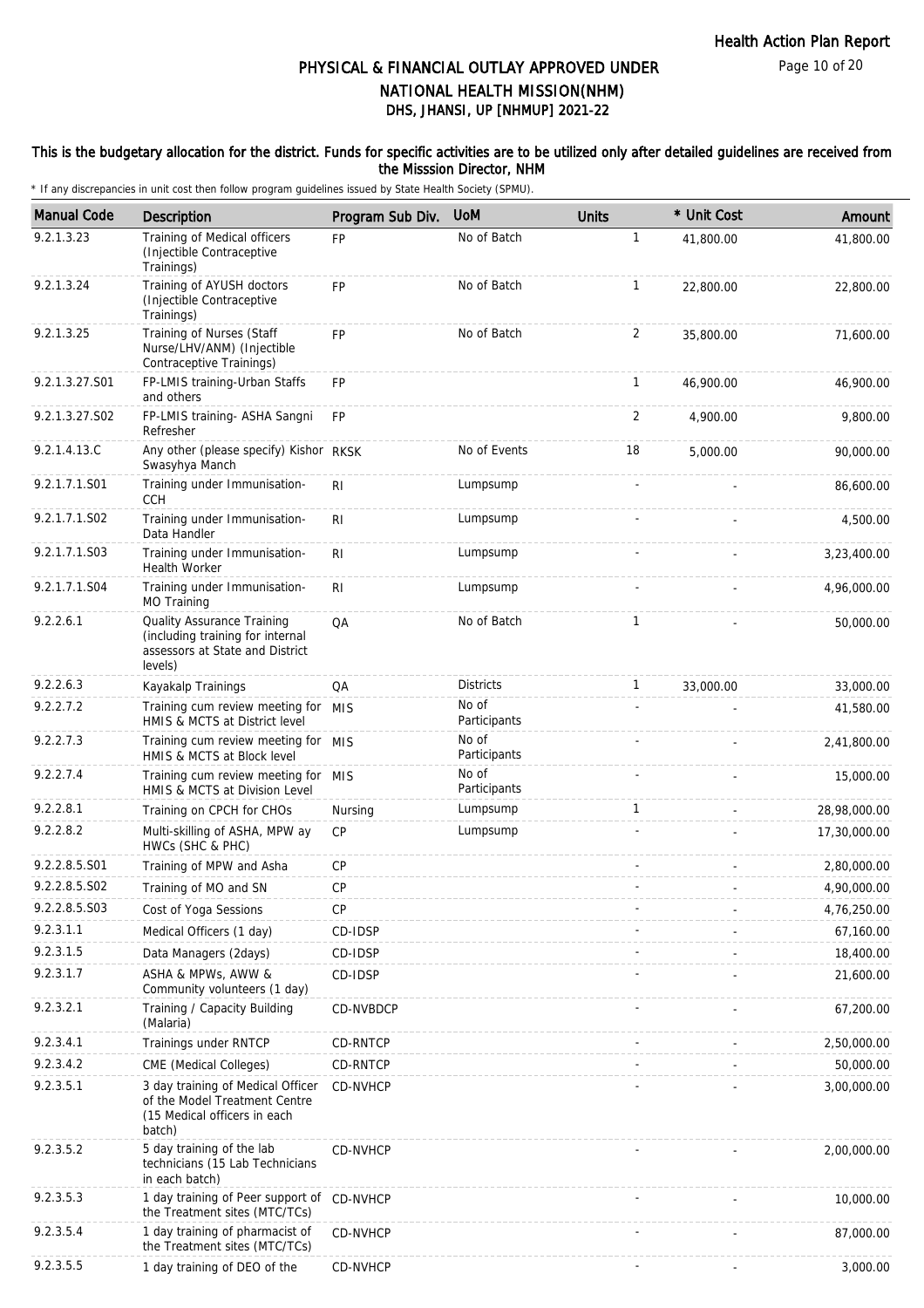## This is the budgetary allocation for the district. Funds for specific activities are to be utilized only after detailed guidelines are received from the Misssion Director, NHM

| <b>Manual Code</b> | Description                                                                                                    | Program Sub Div. UoM |                    | <b>Units</b> | * Unit Cost | Amount      |
|--------------------|----------------------------------------------------------------------------------------------------------------|----------------------|--------------------|--------------|-------------|-------------|
|                    | Treatment sites (MTC/TCs)                                                                                      |                      |                    |              |             |             |
| 9.2.3.5.7          | Any other (please specify)                                                                                     | CD-NVHCP             |                    |              |             | 1,00,000.00 |
| 9.2.4.2.1          | Training of PHC Medical Officers,<br>Nurses, Paramedical Workers &<br>Other Health Staff working<br>under NMHP | NCD-NMHP             | No of Distrcts     | $\mathbf{1}$ |             | 50,000.00   |
| 9.2.4.3.1          | Training of doctors and staff at<br>DH Level under NPHCE                                                       | NCD-NPHCE            |                    | $\mathbf{1}$ |             | 40,000.00   |
| 9.2.4.4.1          | Trainings for District Tobacco<br>Control Centre                                                               | NCD-NTCP             |                    | $\mathbf{1}$ |             | 1,00,000.00 |
| 9.2.4.5.2          | District NCD Cell                                                                                              | NCD-NPCDCS           |                    | 1            |             | 2,00,000.00 |
| 9.2.4.9            | Trainings of Medical Officers,<br>Health Workers and Programme<br>officers under NPCCHH                        | NCD-NPCCHH           |                    | $\mathbf{1}$ |             | 70,000.00   |
| 9.5.29.13.S04.02   | Scaling up Nurse Mentoring<br>Program Honorarium                                                               | Nursing              |                    | $\mathbf{1}$ |             | 4,80,000.00 |
| 9.5.29.13.S04.03   | Scaling up Nurse Mentoring<br>Program Yearly TA DA                                                             | Nursing              |                    | $\mathbf{1}$ |             | 24,000.00   |
| 9.5.29.13.S04.04   | Scaling up Nurse Mentoring<br>Program Register                                                                 | Nursing              |                    | $\mathbf{1}$ |             | 2,000.00    |
| 9.2.3.6.1          | Trainings of Medical Officers and CD-NRCP<br>Health Workers under NRCP                                         |                      |                    |              |             | 48,300.00   |
| 10.1.1.S01         | Community Base Maternal death MH<br>Review                                                                     |                      | No of CBMDR        | 120          |             | 72,000.00   |
| 10.1.1.S02         | Incentive for Ist Responder<br>Maternal Death                                                                  | MН                   | No of<br>Responder | 36           |             | 36,000.00   |
| 10.1.2             | Child Death Review                                                                                             | <b>CH</b>            | No of Distrcts     | $\mathbf{1}$ |             | 6,94,800.00 |
| 10.3.1.2           | Sentinel surveillance Hospital<br>recurrent                                                                    | CD-NVBDCP            |                    |              |             | 1,00,000.00 |
| 10.4.3             | Referral Network of laboratories<br>(Govt. Medical College labs)<br>Reimbursement                              | CD-IDSP              |                    |              |             | 1,00,000.00 |
| 10.4.4             | Expenses on account of<br>consumables, operating<br>expenses, office expenses etc                              | CD-IDSP              |                    |              |             | 1,00,000.00 |
| 11.1.2.4.S01       | Celebration of New Born Care<br>Week                                                                           | <b>IEC</b>           | No of Distrcts     |              | 25,000.00   | 25,000.00   |
| 11.1.2.4.S02       | Celebration of Breastfeeding<br>Week                                                                           | <b>IEC</b>           |                    |              | 40,000.00   | 40,000.00   |
| 11.2.1.1           | Media Mix of Mid Media/ Mass<br>Media                                                                          | IEC                  |                    | 9            |             | 1,00,000.00 |
| 11.1.3.1           | Media Mix of Mid Media/ Mass<br>Media                                                                          | <b>IEC</b>           |                    |              |             | 24,000.00   |
| 11.1.3.3           | IEC & promotional activities for<br>World Population Day<br>celebration                                        | <b>FP</b>            | No of Events       | 9            |             | 1,52,000.00 |
| 11.1.3.4           | IEC & promotional activities for<br>Vasectomy Fortnight celebration                                            | <b>FP</b>            | No of Events       | 9            |             | 92,000.00   |
| 11.1.3.6           | Any Other IEC/BCC activities FP                                                                                | <b>IEC</b>           |                    |              |             | 14,930.00   |
| 11.1.5.2           | Any other IEC/BCC activities<br>(Wall Painting, Banner & Poster)                                               | RI                   | Lumpsump           |              |             | 2,57,310.00 |
| 11.1.6.1.S01       | Creating awareness on declining FP<br>sex ratio issue (PNDT)- Block<br>Level                                   |                      | No of Events       | 8            | 10,000.00   | 80,000.00   |
| 11.1.6.1.S02       | Creating awareness on declining FP<br>sex ratio issue (PNDT)- District<br>Level                                |                      | No of Events       | $\mathbf{1}$ | 25,000.00   | 25,000.00   |
| 11.1.6.1.S03       | Creating awareness on declining FP<br>sex ratio issue (PNDT)-Division<br>Level                                 |                      | No of Events       | $\mathbf{1}$ | 50,000.00   | 50,000.00   |
| 11.1.7.1           | Health Education & Publicity for                                                                               | NCD -NIDDCP          | <b>Districts</b>   |              |             | 13,000.00   |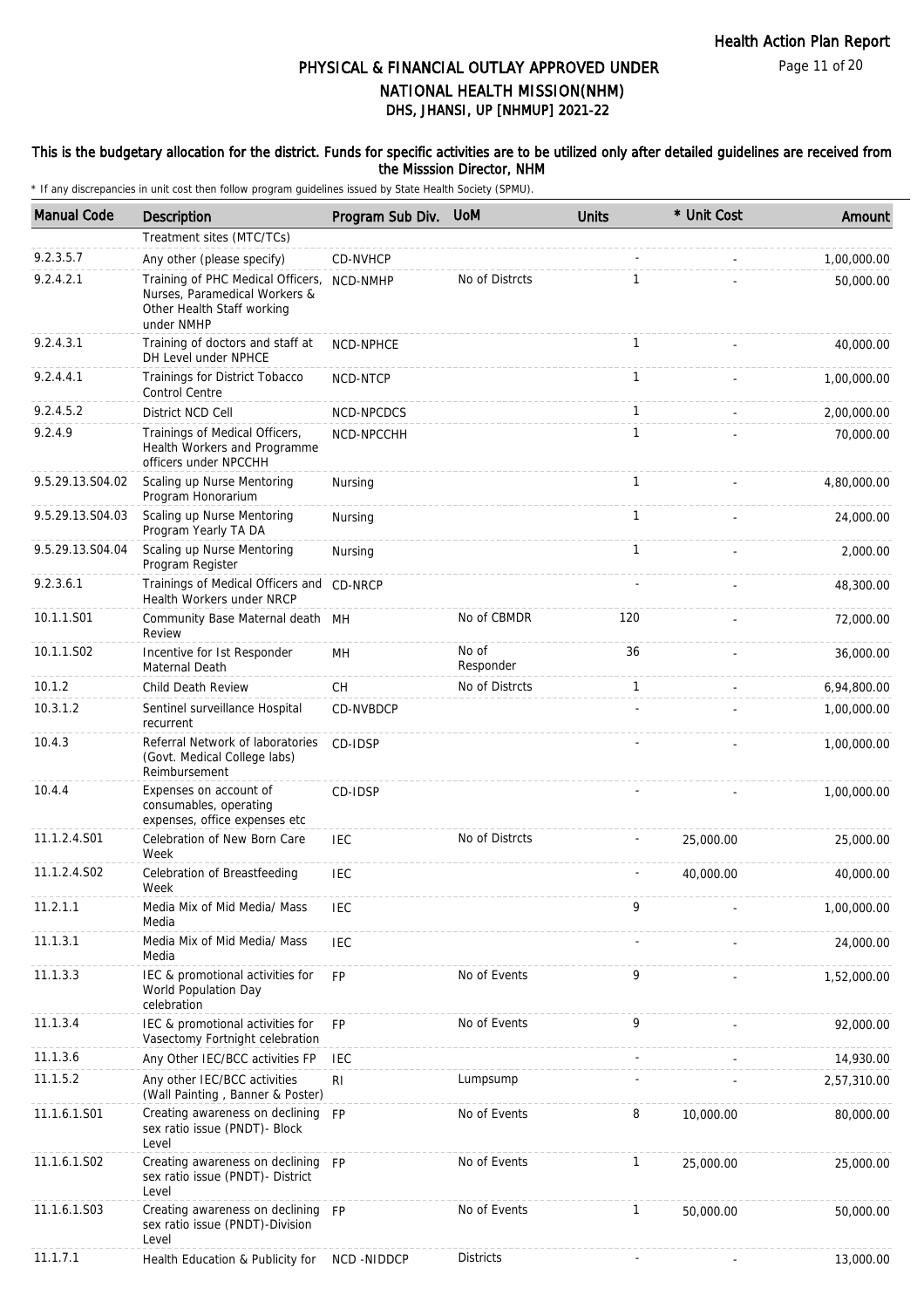## This is the budgetary allocation for the district. Funds for specific activities are to be utilized only after detailed guidelines are received from the Misssion Director, NHM

| <b>Manual Code</b> | Description                                                                                                                                                 | Program Sub Div. UoM |                     | <b>Units</b> | * Unit Cost | Amount       |
|--------------------|-------------------------------------------------------------------------------------------------------------------------------------------------------------|----------------------|---------------------|--------------|-------------|--------------|
|                    | <b>NIDDCP</b>                                                                                                                                               |                      |                     |              |             |              |
| 11.10.1.S04        | <b>VBD Promotional Activities</b>                                                                                                                           | <b>BLOOD CELL</b>    |                     |              |             | 30,000.00    |
| 11.2.4             | IEC activities for Health &<br>Wellness centre (H&WC)                                                                                                       | CP                   |                     |              |             | 57,25,000.00 |
| 11.3.4             | IEC/BCC under NRCP: Rabies<br>Awareness and DO'S and Don'ts<br>in the event of Animal Bites                                                                 | CD-NRCP              |                     |              |             | 3,37,216.00  |
| 11.3.6             | <b>IEC/BCC under NVHCP</b>                                                                                                                                  | CD-NVHCP             |                     |              |             | 20,000.00    |
| 11.4.6             | <b>IEC/BCC under NOHP</b>                                                                                                                                   | NCD-NPCDCS           |                     | $\mathbf{1}$ |             | 5,00,000.00  |
| 11.4.7             | <b>IEC on Climate Sensitive</b><br>Diseases at Block, District and<br>State level - Air pollution, Heat<br>and other relevant Climate<br>Sensitive diseases | NCD-NPCCHH           |                     | $\mathbf{1}$ |             | 1,00,000.00  |
| 11.2.7.4           | Places covered with hoardings/<br>bill boards/ signage etc.                                                                                                 | <b>IEC</b>           |                     |              | 4,500.00    | 4,32,000.00  |
| 11.2.7.5           | Usage of Folk media such as<br>Nukkad Natak/ mobile audio<br>visual services/ local radio etc.                                                              | <b>IEC</b>           |                     |              |             | 1,44,000.00  |
| 11.2.7.7           | State-level IEC Campaigns/Other IEC<br><b>IEC Campaigns</b>                                                                                                 |                      |                     |              |             | 2,70,000.00  |
| 11.3.1.1           | <b>IEC/BCC for Malaria</b>                                                                                                                                  | CD-NVBDCP            |                     |              |             | 35,000.00    |
| 11.3.1.2           | IEC/BCC for Social mobilization<br>(Dengue and Chikungunya)                                                                                                 | CD-NVBDCP            |                     |              |             | 20,000.00    |
| 11.3.2.1           | IEC/BCC: Mass media, Outdoor<br>media, Rural media, Advocacy<br>media for NLEP                                                                              | CD-NLEP              |                     |              |             | 98,000.00    |
| 11.3.3.1           | ACSM (State & district)                                                                                                                                     | CD-RNTCP             |                     |              |             | 2,20,000.00  |
| 11.3.3.2           | TB Harega Desh Jeetega<br>Compaign                                                                                                                          | CD-RNTCP             |                     |              |             | 70,000.00    |
| 11.4.2.1           | Translation of IEC material and<br>distribution                                                                                                             | NCD-NMHP             | No of Distrcts      | $\mathbf{1}$ |             | 4,00,000.00  |
| 11.4.3.2           | Celebration of days-ie<br>International Day for older<br>persons                                                                                            | NCD-NPHCE            |                     | $\mathbf{1}$ |             | 2,00,000.00  |
| 11.4.4.1           | <b>IEC/SBCC for NTCP</b>                                                                                                                                    | NCD-NTCP             |                     | $\mathbf{1}$ |             | 7,00,000.00  |
| 11.4.5.2           | IEC/BCC for District NCD Cell                                                                                                                               | NCD-NPCDCS           | No of Distrcts      | $\mathbf{1}$ |             | 3,00,000.00  |
| 11.4.5.3           | IEC/BCC activities for Universal<br>Screening of NCDs                                                                                                       | NCD-NPCDCS           | No of Sub<br>Centre | 1            |             | 16,30,000.00 |
| 11.4.9.1.1         | <b>IEC for NPPCD</b>                                                                                                                                        | NCD-NPPCD            | Lumpsump            |              |             | 1,00,000.00  |
| 11.2.7.2           | <b>Targeting Naturally Occurring</b><br>Gathering of People/ Health Mela                                                                                    | <b>IEC</b>           |                     |              |             | 5,91,000.00  |
| 11.4.10.1          | IEC for DH                                                                                                                                                  | NCD-NPCDCS           |                     | $\mathbf{1}$ |             | 1,00,000.00  |
| 11.4.11.1          | Health Education & Publicity for<br>National Programme for<br>Fluorosis (State and District<br>Level)                                                       | NCD-NPPCF            | Lumpsump            |              |             | 2,00,000.00  |
| 12.1.1.1           | Printing of MDR formats                                                                                                                                     | MH                   | No of format        | 140          |             | 4,200.00     |
| 12.1.1.2           | Printing of MCP cards, safe<br>motherhood booklets etc.                                                                                                     | MН                   | No of MCP<br>card   | 52400        |             | 8,90,800.00  |
| 12.1.1.3           | Printing of labor room registers<br>and casesheets/ LaQshya related<br>printing                                                                             | MH                   | No of Case<br>sheet | 27000        |             | 2,70,000.00  |
| 12.1.1.4           | Printing cost for MAA<br>programme                                                                                                                          | CH                   | No of Distrcts      | 1            |             | 17,112.00    |
| 12.1.1.5           | Any other (Printing of CAC<br>Format)                                                                                                                       | FP                   | No of format        | 375          |             | 56,250.00    |
| 12.1.2.4           | Printing of Child Death Review<br>formats                                                                                                                   | CH                   | No of format        | 63720        |             | 31,860.00    |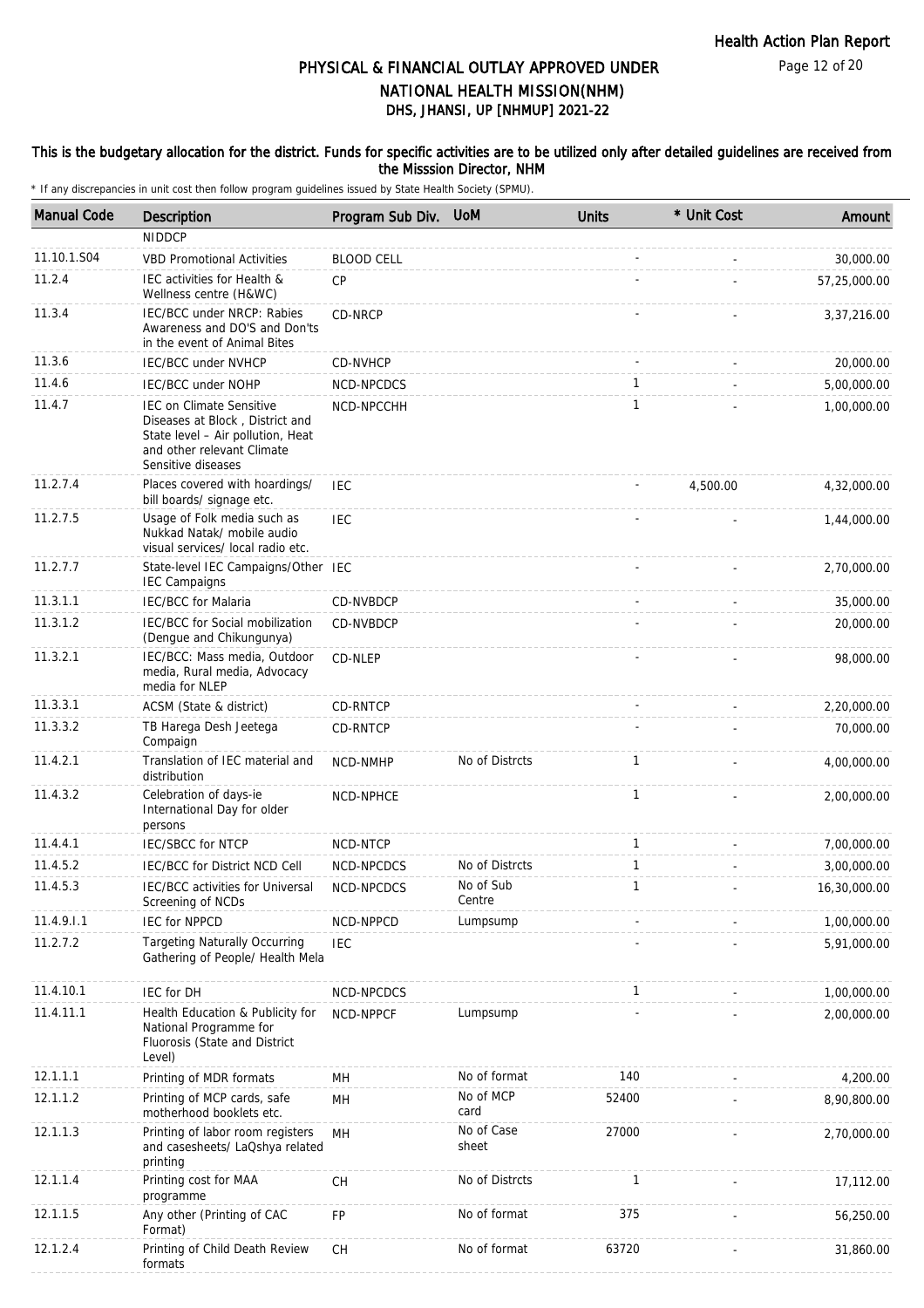Page 13 of 20

# DHS, JHANSI, UP [NHMUP] 2021-22 PHYSICAL & FINANCIAL OUTLAY APPROVED UNDER NATIONAL HEALTH MISSION(NHM)

## This is the budgetary allocation for the district. Funds for specific activities are to be utilized only after detailed guidelines are received from the Misssion Director, NHM

| <b>Manual Code</b> | <b>Description</b>                                                                                                                                      | Program Sub Div.  | <b>UoM</b>                    | <b>Units</b> | * Unit Cost | Amount       |
|--------------------|---------------------------------------------------------------------------------------------------------------------------------------------------------|-------------------|-------------------------------|--------------|-------------|--------------|
| 12.1.2.5           | Printing of compliance cards and<br>reporting formats for National<br>Iron Plus Initiative-for 6-59<br>months age group and for 5-10<br>years age group | <b>CH</b>         | No of Register<br>/ Formats   | $\mathbf{1}$ |             | 18,538.00    |
| 12.1.2.6           | Printing of IEC materials and<br>reporting formats etc. for<br>National Deworming Day                                                                   | <b>RKSK</b>       |                               | 7976         |             | 4,86,810.00  |
| 12.1.2.7           | Printing of IEC Materials and<br>monitoring formats for IDCF                                                                                            | CH                | No of Distrcts                | 1            |             | 1,18,000.00  |
| 12.1.2.10          | Printing (SNCU data<br>management)                                                                                                                      | <b>CH</b>         | No of Units                   | 2            |             | 2,00,000.00  |
| 12.1.2.11          | Printing of HBNC referral cards<br>and other formats                                                                                                    | CH                | No of format                  | 255121       |             | 1,27,561.00  |
| 12.1.3.3           | Printing of FP Manuals,<br>Guidelines, etc.                                                                                                             | <b>FP</b>         | Lumpsump                      | 1            |             | 5,70,775.00  |
| 12.1.6.1           | Printing and dissemination of<br>Immunization cards, tally sheets,<br>monitoring forms etc.                                                             | RI                | No of<br><b>Benificieries</b> | 71299        |             | 7,12,990.00  |
| 12.3.4             | Printing for formats/registers<br>under NVHCP                                                                                                           | CD-NVHCP          |                               |              |             | 11,000.00    |
| 12.3.5.1           | Printing of form P,L, S under<br>IDSP progrm                                                                                                            | CD-IDSP           |                               |              |             | 55,120.00    |
| 12.3.6             | Printing fo formats for<br>monitoring and surrveilence<br><b>NRCP</b>                                                                                   | CD-NRCP           |                               |              |             | 52,847.00    |
| 12.2.8.S02         | Printing of Sub Centre and<br><b>VHSNC Register</b>                                                                                                     | CP                |                               |              |             | 1,13,250.00  |
| 12.2.2.1           | Printing of ASHA diary                                                                                                                                  | CP                | No of ASHA &<br>AF            |              |             | 2,65,650.00  |
| 12.2.2.2           | Printing of ASHA Modules and<br>formats                                                                                                                 | <b>CP</b>         | Lumpsump                      |              |             | 57,080.00    |
| 12.2.2.3           | Printing of CBAC format                                                                                                                                 | CP                |                               |              |             | 25,26,850.00 |
| 12.2.3.1           | Printing of cards for screening of<br>children for hemoglobinopathies                                                                                   | <b>BLOOD CELL</b> | Lumpsump                      |              |             | 50,000.00    |
| 12.2.4.1           | Printing of HMIS Formats                                                                                                                                | <b>MIS</b>        | Lumpsump                      |              |             | 78,126.00    |
| 12.2.4.3           | Printing of MCTS follow-up<br>formats/ services due list/ work<br>plan                                                                                  | <b>MIS</b>        | No of ASHA                    | 1260         |             | 45,356.00    |
| 12.2.5.1           | Printing Activites for Ayushman<br>Bharat H&WC                                                                                                          | CP                | No.of Register                |              |             | 25,950.00    |
| 12.3.1.3           | Printing of recording and<br>reporting forms/registers for<br>Malaria                                                                                   | CD-NVBDCP         |                               |              |             | 25,000.00    |
| 12.3.2.1           | Printing works                                                                                                                                          | CD-NLEP           |                               |              |             | 25,000.00    |
| 12.3.3.1           | Printing (ACSM)                                                                                                                                         | CD-RNTCP          |                               |              |             | 3,10,000.00  |
| 12.3.3.2           | Printing                                                                                                                                                | CD-RNTCP          |                               |              |             | 2,20,000.00  |
| 12.4.4.1           | Printing of Challan Books under<br><b>NTCP</b>                                                                                                          | NCD-NTCP          |                               | 1            |             | 21,000.00    |
| 12.4.5.1           | Patient referral cards at PHC<br>Level                                                                                                                  | NCD-NPCDCS        | No of PHC                     | $\mathbf{1}$ |             | 1,10,000.00  |
| 12.4.5.2           | Patient referral cards at Sub-<br>centre level                                                                                                          | NCD-NPCDCS        |                               |              |             | 8,15,000.00  |
| 13.2.1             | Assessments                                                                                                                                             | QA                | No of Units                   |              | 8,000.00    | 16,000.00    |
| 13.2.2             | Kayakalp Awards                                                                                                                                         | QA                |                               | 9            |             | 8,50,000.00  |
| 14.2.3.S01         | Implementation of FP-LMIS<br>Division- Transportation Cost                                                                                              | <b>FP</b>         | Yearly                        | $\mathbf{1}$ | 1,61,555.00 | 1,61,555.00  |
| 14.2.3.S02         | Implementation of FP-LMIS<br>District-Transportation Cost                                                                                               | FP                | Yearly                        | 1            | 74,973.00   | 74,973.00    |
| 14.2.4.1           | Alternative vaccine delivery in                                                                                                                         | <b>RI</b>         | No of Session                 | 1200         | 200.00      | 2,40,000.00  |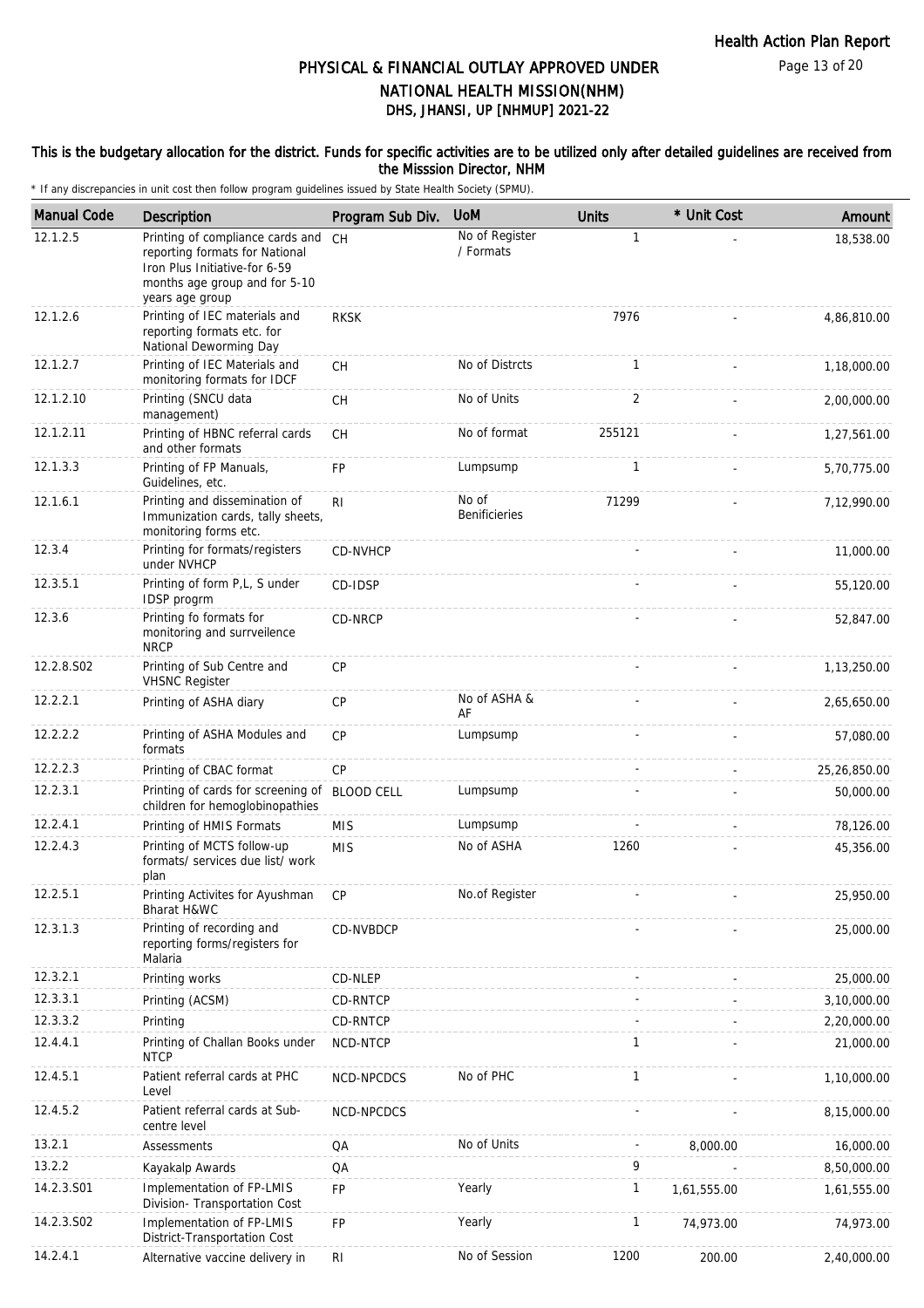Page 14 of 20

# DHS, JHANSI, UP [NHMUP] 2021-22 PHYSICAL & FINANCIAL OUTLAY APPROVED UNDER NATIONAL HEALTH MISSION(NHM)

## This is the budgetary allocation for the district. Funds for specific activities are to be utilized only after detailed guidelines are received from the Misssion Director, NHM

| <b>Manual Code</b> | <b>Description</b>                                                                                                  | Program Sub Div. | <b>UoM</b>                              | <b>Units</b> | * Unit Cost | Amount       |
|--------------------|---------------------------------------------------------------------------------------------------------------------|------------------|-----------------------------------------|--------------|-------------|--------------|
|                    | hard to reach areas                                                                                                 |                  |                                         |              |             |              |
| 14.2.5             | Alternative Vaccine Delivery in<br>other areas                                                                      | R <sub>l</sub>   | No of Session                           | 22320        | 90.00       | 20,08,800.00 |
| 14.2.6             | POL for vaccine delivery from<br>State to district and from district<br>to PHC/CHCs                                 | R <sub>l</sub>   | <b>Districts</b>                        | 1            | 2,00,000.00 | 2,00,000.00  |
| 14.2.7             | Cold chain maintenance                                                                                              | RI               | No of Points                            |              |             | 97,000.00    |
| 14.2.11            | Vehicle Hiring (NTEP)                                                                                               | CD-RNTCP         |                                         |              |             | 96,000.00    |
| 14.2.13            | Sample transportation cost<br>under NVHCP                                                                           | CD-NVHCP         |                                         |              |             | 12,000.00    |
| 14.2.14.S01        | Other Oprational Cost for State,<br>Regional and District Drug Ware<br>Houses                                       | RI.              |                                         |              |             | 16,05,148.00 |
| 15.4.2             | Reimbursement for cataract<br>operation for NGO and Private<br>Practitioners                                        | NCD-NPCB         | No of Cases                             |              |             | 5,14,000.00  |
| 15.4.3.1           | Diabetic Retinopathy                                                                                                | NCD-NPCB         | No of Cases                             |              |             | 1,86,000.00  |
| 15.4.3.2           | childhood Blindness                                                                                                 | <b>NCD-NPCB</b>  | No of Cases                             |              |             | 1,86,000.00  |
| 15.4.3.3           | Glaucoma                                                                                                            | NCD-NPCB         | No of Cases                             |              |             | 1,86,000.00  |
| 15.4.3.4           | Keratoplastiy                                                                                                       | NCD-NPCB         | No of Cases                             |              |             | 2,10,000.00  |
| 15.4.3.5           | Vitreoretinal Surgery                                                                                               | NCD-NPCB         | No of Cases                             |              |             | 2,80,000.00  |
| 15.3.3.3           | Private Provider Incentive                                                                                          | CD-RNTCP         |                                         |              |             | 20,30,400.00 |
| 15.3.1.2           | Inter-sectoral convergence                                                                                          | CD-NVBDCP        |                                         |              |             | 7,000.00     |
| 16.1.1.1.1         | State                                                                                                               | <b>PM</b>        |                                         | 27           |             | 8,100.00     |
| 16.1.1.4           | Prepare detailed operational plan RBSK<br>for RBSK across districts<br>(including cost of plan)                     |                  | No of Block                             | 8            | 500.00      | 4,000.00     |
| 16.1.1.6           | To develop micro plan at sub-<br>centre level                                                                       | <b>RI</b>        | No of Sub<br>Centre                     | 326          | 100.00      | 32,600.00    |
| 16.1.1.7           | For consolidation of micro plans<br>at block level                                                                  | R <sub>l</sub>   | No of Block                             | 22           | 1,000.00    | 22,000.00    |
| 16.1.2.1.5.S01     | Annual Regional Level FP Review FP<br>Meeting                                                                       |                  |                                         | $\mathbf{1}$ |             | 1,00,000.00  |
| 16.1.2.1.6         | Review meetings/ workshops<br>under RKSK                                                                            | <b>RKSK</b>      |                                         | 2            |             | 10,000.00    |
| 16.1.2.1.7         | RBSK Convergence/Monitoring<br>meetings                                                                             | <b>RBSK</b>      | No of<br>Meetings                       | 3            | 500.00      | 12,000.00    |
| 16.1.2.1.12        | <b>NPPCF Coordination Meeting</b><br>(Newly Selected Districts and<br>On-going Districts)                           | NCD-NPPCF        | <b>Districts</b>                        |              |             | 40,000.00    |
| 16.1.2.1.14        | Quarterly review meetings<br>exclusive for RI at district level<br>with Block MOs, CDPO, and<br>other stake holders | RI               | No. of<br>Participants                  | 400          |             | 40,000.00    |
| 16.1.2.1.15        | Quarterly review meetings<br>exclusive for RI at block level                                                        | R <sub>l</sub>   | Lumpsump                                |              |             | 56,000.00    |
| 16.1.2.1.16        | <b>IDSP Meetings</b>                                                                                                | CD-IDSP          |                                         |              |             | 16,000.00    |
| 16.1.2.1.21        | Medical Colleges (Any meetings)                                                                                     | CD-RNTCP         |                                         |              |             | 10,000.00    |
| 16.1.2.1.22        | Monthly meeting with the<br>hospital staff                                                                          | NCD-NTCP         |                                         | $\mathbf{1}$ |             | 48,000.00    |
| 16.1.2.1.24        | Sensitization workshop/ Meeting<br>of the State Program Officers<br>and District level Health Officers              | NCD-NPCCHH       |                                         | $\mathbf{1}$ |             | 25,000.00    |
| 16.1.2.1.28.S01    | District Level MDR Review<br>Meeting                                                                                | MН               | No of District<br>level MDR<br>meetings | 6            |             | 18,000.00    |
| 16.1.2.1.28.S02    | Divisional Level MDR Review<br>Meeting                                                                              | MH               | No of<br>Divisional<br>Level MDR        | 4            |             | 40,000.00    |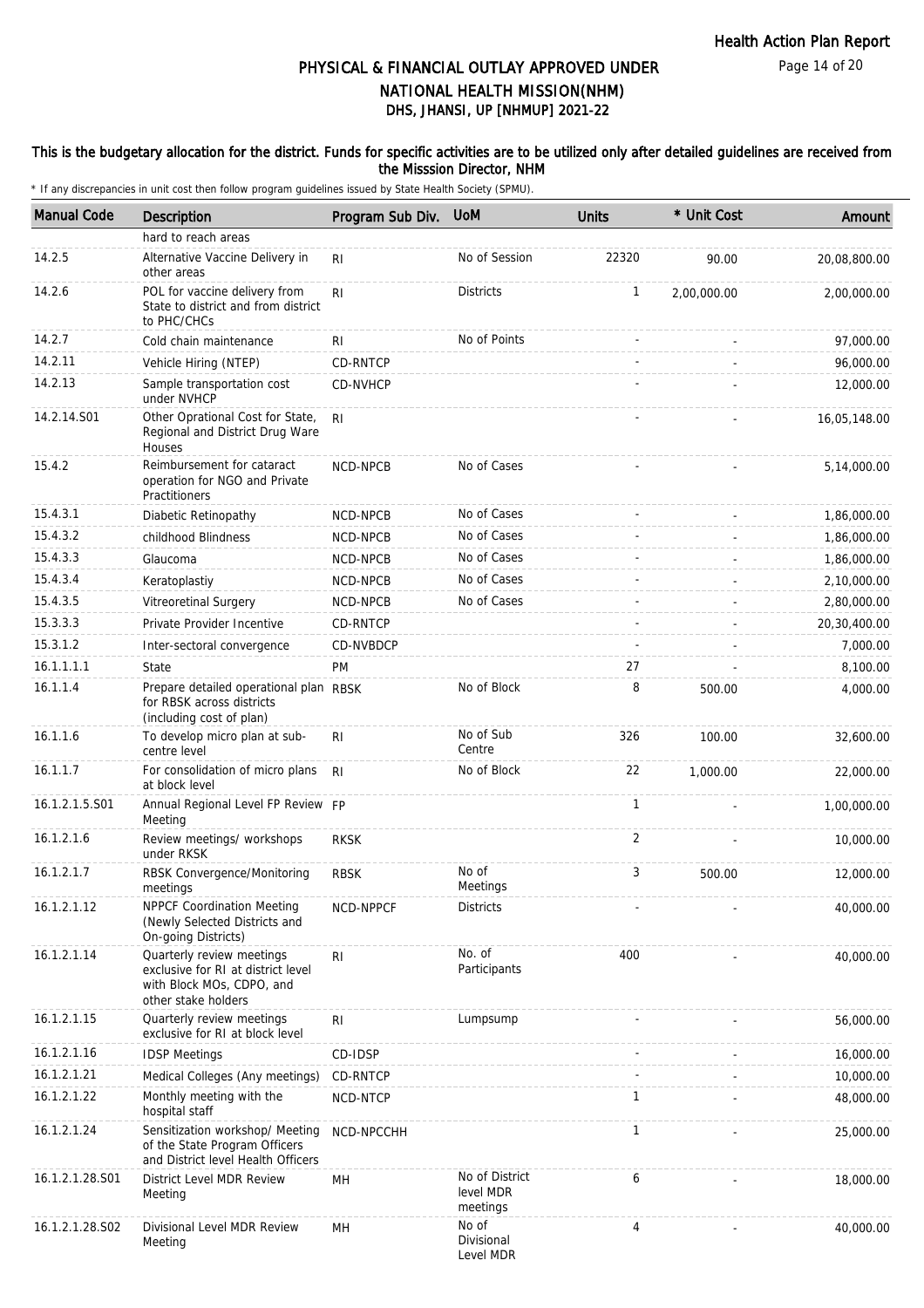Page 15 of 20

# DHS, JHANSI, UP [NHMUP] 2021-22 PHYSICAL & FINANCIAL OUTLAY APPROVED UNDER NATIONAL HEALTH MISSION(NHM)

## This is the budgetary allocation for the district. Funds for specific activities are to be utilized only after detailed guidelines are received from the Misssion Director, NHM

| <b>Manual Code</b> | <b>Description</b>                                                                                                                                    | Program Sub Div. | <b>UoM</b>                                              | <b>Units</b> | * Unit Cost | Amount       |
|--------------------|-------------------------------------------------------------------------------------------------------------------------------------------------------|------------------|---------------------------------------------------------|--------------|-------------|--------------|
|                    |                                                                                                                                                       |                  | Meetings                                                |              |             |              |
| 16.1.2.2.3         | State/ District Quality Assurance<br>Unit (Monitoring & Supervision)                                                                                  | QA               |                                                         |              |             | 7,80,000.00  |
| 16.1.2.2.12        | District NCD Cell                                                                                                                                     | NCD-NPCDCS       |                                                         | $\mathbf{1}$ |             | 2,00,000.00  |
| 16.1.2.2.13        | Supervision and Monitoring                                                                                                                            | CD-RNTCP         |                                                         |              |             | 4,00,000.00  |
| 16.1.2.2.16        | Monitoring and Surveillance<br>(review meetings, Travel) under<br><b>NRCP</b>                                                                         | CD-NRCP          |                                                         |              |             | 50,000.00    |
| 16.1.3.1.1         | Mobility Support for SPMU/State                                                                                                                       | ME               |                                                         |              |             | 1,14,000.00  |
| 16.1.3.1.4         | Mobility Costs for ASHA<br>Resource Centre/ASHA<br>Mentoring Group (Kindly Specify)                                                                   | CP               |                                                         |              |             | 6,34,000.00  |
| 16.1.3.1.13        | Vehicle Operation (POL) (NTEP)                                                                                                                        | CD-RNTCP         |                                                         |              |             | 7,30,000.00  |
| 16.1.3.1.14        | Vehicle hiring (NTEP)                                                                                                                                 | CD-RNTCP         |                                                         |              |             | 5,94,000.00  |
| 16.1.3.1.18.2      | Hiring of Operational Vehicle<br>under NTCP                                                                                                           | NCD-NTCP         |                                                         | $\mathbf{1}$ |             | 4,80,000.00  |
| 16.1.3.2.1         | Zonal Entomological units                                                                                                                             | CD-NVBDCP        |                                                         |              |             | 5,00,000.00  |
| 16.1.3.3.1         | PM activities for World<br>Population Day' celebration<br>(Only mobility cost): funds<br>earmarked for district level<br>activities                   | <b>FP</b>        | No of Events                                            | $\mathbf{1}$ | 20,000.00   | 20,000.00    |
| 16.1.3.3.2         | PM activities for Vasectomy<br>Fortnight celebration (Only<br>mobility cost): funds earmarked<br>for district level activities                        | <b>FP</b>        | No of Events                                            | 1            | 5,000.00    | 5,000.00     |
| 16.1.3.3.3.S01     | Mobility Support for District -<br>M&E                                                                                                                | ME               | 02 Taxis hired<br>at Dist. for SS<br>@33000/Vehic<br>le | 36           | 33,000.00   | 11,88,000.00 |
| 16.1.3.3.3.S03     | Mobilty Support for CHO TA/DA                                                                                                                         | CP               | No. of CHO                                              |              | 500.00      | 7,96,500.00  |
| 16.1.3.3.5         | Mobility Costs for ASHA<br>Resource Centre/ASHA<br>Mentoring Group (Kindly Specify)                                                                   | <b>CP</b>        |                                                         |              |             | 10,000.00    |
| 16.1.3.3.7         | Mobility Support for supervision<br>for district level officers.                                                                                      | R <sub>l</sub>   | No of Distrcts                                          |              |             | 2,50,000.00  |
| 16.1.3.3.8         | MOBILITY: Travel Cost, POL,<br>etc. during outbreak<br>investigations and field visits for<br>monitoring programme activities<br>at DSU on need basis | CD-IDSP          |                                                         |              |             | 7,20,000.00  |
| 16.1.3.3.9         | Monitoring, Evaluation &<br>Supervision & Epidemic<br>Preparedness (Only Mobility<br>Expenses)                                                        |                  |                                                         |              |             | 1,98,000.00  |
| 16.1.3.3.10        | Travel expenses - Contractual<br>Staff at District level                                                                                              | CD-NLEP          |                                                         |              |             | 25,000.00    |
| 16.1.3.3.11        | Mobility Support: District Cell                                                                                                                       | CD-NLEP          |                                                         |              |             | 1,50,000.00  |
| 16.1.3.3.12        | Medical Colleges (All service<br>delivery to be budgeted under<br>B.30)                                                                               | <b>CD-RNTCP</b>  |                                                         |              |             | 12,000.00    |
| 16.1.3.3.13        | Miscellaneous/ Travel                                                                                                                                 | NCD-NMHP         |                                                         | 1            |             | 5,00,000.00  |
| 16.1.3.3.14        | <b>Enforcement Squads</b>                                                                                                                             | NCD-NTCP         |                                                         | $\mathbf{1}$ |             | 10,000.00    |
| 16.1.3.3.16        | District NCD Cell (TA, DA, POL)                                                                                                                       | NCD-NPCDCS       |                                                         | $\mathbf{1}$ |             | 2,00,000.00  |
| 16.1.3.4.1         | PM activities for World<br>Population Day' celebration<br>(Only mobility cost): funds<br>earmarked for block level<br>activities                      | <b>FP</b>        | No of Events                                            | 8            | 1,000.00    | 8,000.00     |
| 16.1.3.4.2         | PM activities for Vasectomy                                                                                                                           | FP               | No of Events                                            | 8            | 1,000.00    | 8,000.00     |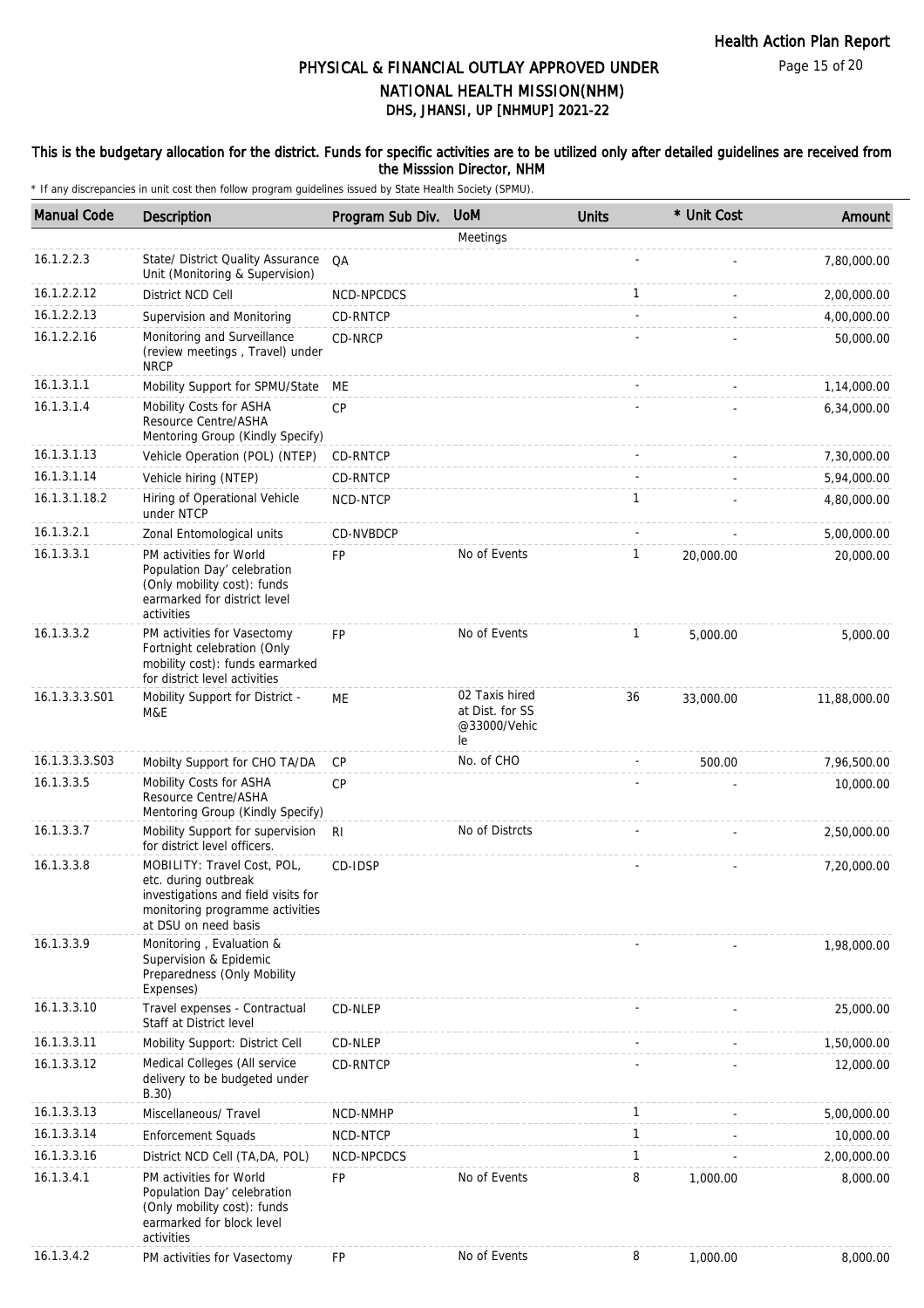## This is the budgetary allocation for the district. Funds for specific activities are to be utilized only after detailed guidelines are received from the Misssion Director, NHM

| <b>Manual Code</b> | Description                                                                                              | Program Sub Div. | <b>UoM</b>                                                      | <b>Units</b>   | * Unit Cost | Amount       |
|--------------------|----------------------------------------------------------------------------------------------------------|------------------|-----------------------------------------------------------------|----------------|-------------|--------------|
|                    | Fortnight celebration (Only<br>mobility cost): funds earmarked<br>for block level activities             |                  |                                                                 |                |             |              |
| 16.1.3.4.3.S01     | Mobility for Supportive<br>Supervision At Block Level-M&E                                                | ME               | 01 Taxi hired<br>at Block level<br>for SS<br>@33000/Vehic<br>le |                | 33,000.00   | 31,68,000.00 |
| 16.1.3.4.3.S02     | Mobility Support &<br>Commnication cost for BCPM                                                         | <b>CP</b>        | No. of BCPM                                                     |                | 5,100.00    | 4,89,600.00  |
| 16.1.3.4.5.S01     | Communication Cost for HWC<br><b>Staff</b>                                                               | CP               |                                                                 |                |             | 6,63,750.00  |
| 16.1.4.1.1         | JSY Administrative Expenses                                                                              | MH               | As per<br>Deliveries<br>Load                                    |                |             | 15,98,560.00 |
| 16.1.4.1.5         | Office expenses on telephone,<br>fax, Broadband Expenses &<br><b>Other Miscellaneous</b><br>Expenditures | CD-IDSP          |                                                                 |                |             | 1,92,000.00  |
| 16.1.4.1.10        | Office Operation (Miscellaneous) CD-RNTCP                                                                |                  |                                                                 |                |             | 3,80,000.00  |
| 16.1.4.1.11        | Tobacco Cessation Centre (TCC): NCD-NTCP<br>Office Expenses                                              |                  |                                                                 | $\mathbf{1}$   |             | 1,00,000.00  |
| 16.1.4.2.1         | <b>District Quality Assurance Unit</b><br>(Operational cost)                                             | QA               |                                                                 |                |             | 8,52,000.00  |
| 16.1.4.2.4         | Office operation & Maintenance - CD-NLEP<br><b>District Cell</b>                                         |                  |                                                                 |                |             | 35,000.00    |
| 16.1.4.2.5         | District Cell - Consumables                                                                              | CD-NLEP          |                                                                 |                |             | 30,000.00    |
| 16.1.4.2.6         | Operational expenses of the<br>district centre : rent, telephone<br>expenses, website etc.               | NCD-NMHP         |                                                                 | $\mathbf{1}$   |             | 10,000.00    |
| 16.1.4.2.8         | District Tobacco Control Cell<br>(DTCC): Misc./Office Expenses                                           | NCD-NTCP         |                                                                 | $\mathbf{1}$   |             | 5,00,000.00  |
| 16.1.4.2.9         | District NCD Cell (Contingency)                                                                          | NCD-NPCDCS       |                                                                 | $\mathbf{1}$   |             | 1,00,000.00  |
| 16.1.4.3.1         | SNCU Data management<br>(excluding HR)                                                                   | CH               | No of Units                                                     | $\overline{2}$ | 1,00,000.00 | 1,20,000.00  |
| 16.1.5.2.1         | Minor repairs and AMC of<br>IT/office equipment supplied<br>under IDSP                                   | CD-IDSP          |                                                                 |                |             | 10,000.00    |
| 16.1.5.2.4         | Vehicle Operation (Maintenance) CD-RNTCP                                                                 |                  |                                                                 |                |             | 36,000.00    |
| 16.1.5.3.1         | PM activities under Micronutrient RI<br>Supplementation Programme                                        |                  | Lumpsump                                                        |                |             | 3,60,000.00  |
| 16.1.5.3.3         | Concurrent Audit system                                                                                  | <b>FD</b>        |                                                                 |                |             | 1,02,000.00  |
| 16.1.5.3.7         | Epidemic preparedness (Dengue<br>& Chikungunya)                                                          | CD-NVBDCP        |                                                                 |                |             | 35,000.00    |
| 16.1.5.3.16.S05    | DPMU Operational Cost                                                                                    | <b>HR</b>        |                                                                 | $\mathbf{1}$   |             | 13,76,220.00 |
| 16.1.5.3.16.S06    | <b>BPMU Oprational Cost</b>                                                                              | <b>HR</b>        |                                                                 | 8              |             | 16,66,944.00 |
| 16.1.5.3.16.S09    | Oprational Cost for RBSK                                                                                 | <b>RBSK</b>      | No of DEIC<br>Manager                                           | $\mathbf{1}$   | 10,000.00   | 10,000.00    |
| 16.1.5.3.16.S10    | Operational cost of RBSK-MHT                                                                             | <b>RBSK</b>      | No of Team                                                      | 16             | 14,000.00   | 2,24,000.00  |
| 16.1.5.3.16.S15    | Office & Administrative Expence<br>for State & District Rabies<br>Program                                | CD-NRCP          |                                                                 |                |             | 12,000.00    |
| 16.1.5.3.16.S18    | Office operational cost & other<br>office expences unedr NPCB                                            | NCD-NPCB         |                                                                 |                |             | 1,00,000.00  |
| 16.1.5.3.16.S22.   | Annual Maint. & operation of<br>WIC/WIF at state and division<br>level under RI                          | R <sub>1</sub>   | No of Points                                                    | 3              | 40,000.00   | 1,20,000.00  |
| 16.1.5.3.16.S22.   | Electrictity Bill of WIC/WIF at<br>state and division level under RI                                     | R <sub>1</sub>   | No of Points                                                    | 3              | 1,00,000.00 | 3,00,000.00  |
| 16.1.5.3.16.S22.   | Pol & Opex of DG set of Vaccine<br>Storage at state and division                                         | -RI              | No of Points                                                    |                | 2,00,000.00 | 2,00,000.00  |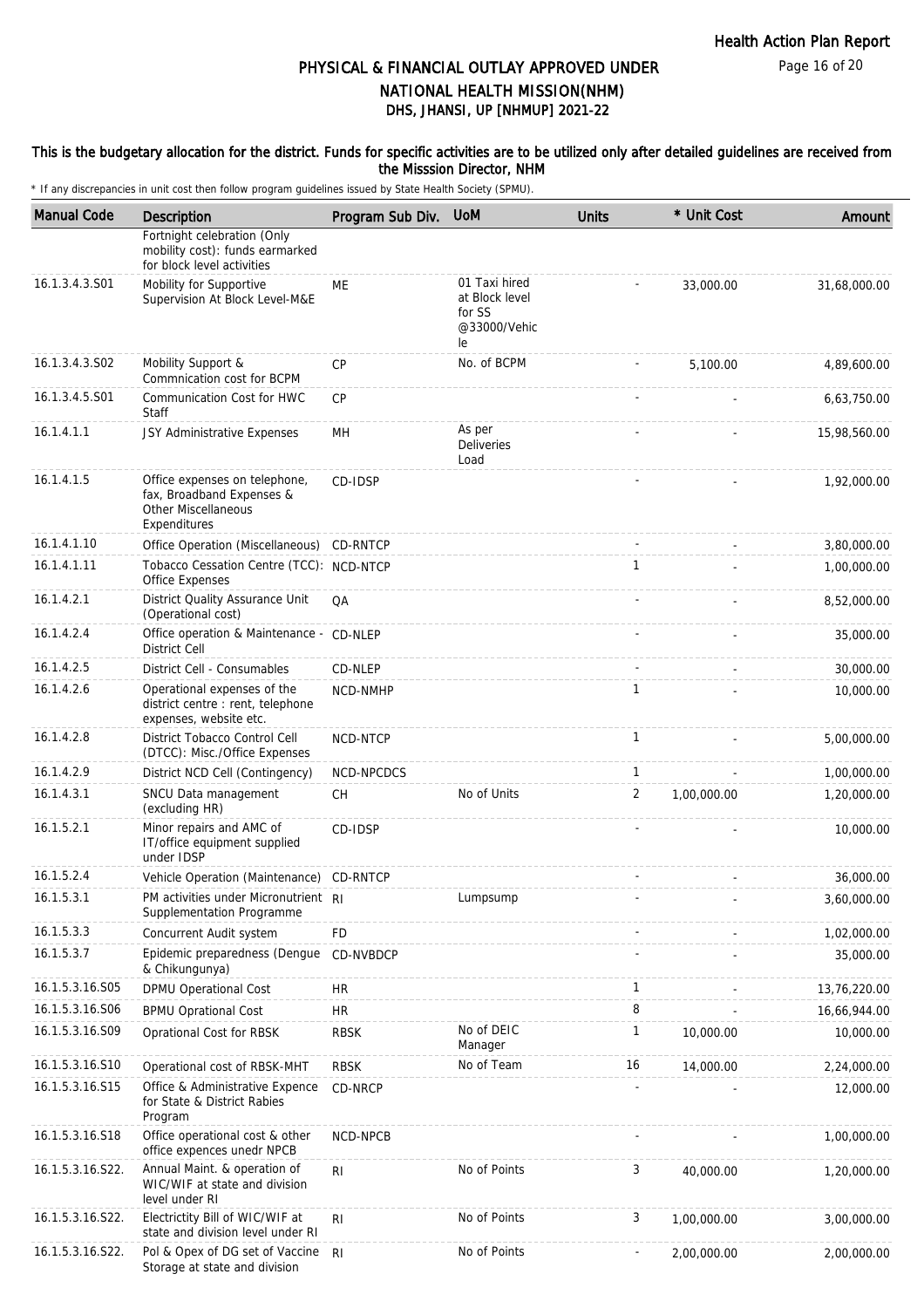## This is the budgetary allocation for the district. Funds for specific activities are to be utilized only after detailed guidelines are received from the Misssion Director, NHM

| <b>Manual Code</b> | Description                                                                                       | Program Sub Div. | <b>UoM</b>                                  | <b>Units</b> | * Unit Cost | Amount         |
|--------------------|---------------------------------------------------------------------------------------------------|------------------|---------------------------------------------|--------------|-------------|----------------|
|                    | level under RI                                                                                    |                  |                                             |              |             |                |
| 16.1.5.3.16.S22.   | Pol & Opex of DG set of Vaccine<br>Storage at District level & other<br>Cold Chain Point under RI | RI               | <b>Districts</b>                            |              | 1,20,000.00 | 1,20,000.00    |
| 16.2.1.S01         | Divisional Data Assistant                                                                         | <b>FP</b>        | No of<br>HR/MONTH                           | $\mathbf{1}$ | 25,358.00   | 3,19,511.00    |
| 16.2.1.S02         | Data Entry Operator                                                                               | <b>FP</b>        | No of<br>HR/MONTH                           | $\mathbf{1}$ | 14,071.00   | 2,55,259.00    |
| 16.2.1.S11         | Contigency District PCPNDT Cell FP                                                                |                  | No of<br>District/Month                     | $\mathbf{1}$ | 5,000.00    | 5,000.00       |
| 16.2.1.S12         | Contigency Division PCPNDT Cell FP                                                                |                  | No of<br>Div/Month                          | $\mathbf{1}$ | 10,000.00   | 10,000.00      |
| 16.2.2.S02         | Division Level Mobility Support<br>for PNDT Team                                                  | <b>FP</b>        | No of Division                              | $\mathbf{1}$ | 10,000.00   | 10,000.00      |
| 16.2.2.S03         | District Level Mobility Support<br>for PNDT Team                                                  | FP               | No of Distrcts                              | $\mathbf{1}$ | 50,000.00   | 50,000.00      |
| 16.3.2.S01         | Mobility Support for HMIS &<br><b>MCTS Block Level</b>                                            | <b>MIS</b>       |                                             | 8            |             | 28,800.00      |
| 16.3.2.S02         | Mobility Support for HMIS &<br>MCTS Division Level                                                | <b>MIS</b>       |                                             |              |             | 1,56,000.00    |
| 16.3.3.S01         | Operational cost for HMIS &<br>MCTS-AMC                                                           | <b>MIS</b>       |                                             |              |             | 88,000.00      |
| 16.3.3.S02         | Operational cost for HMIS &<br>MCTS-Internet                                                      | <b>MIS</b>       |                                             |              |             | 1,50,000.00    |
| 16.3.3.S03         | Operational cost for HMIS &<br>MCTS-Office Expenditure                                            | <b>MIS</b>       |                                             |              |             | 1,98,000.00    |
| 16.3.3.S04         | Operational cost for HMIS &<br>MCTS-Recurring Charges for<br><b>ANMOL Tablet</b>                  | <b>MIS</b>       |                                             | 392          |             | 14, 11, 200.00 |
| 16.4.1.3.5.S05     | Regional Coordinator CP                                                                           | CP               |                                             |              |             | 6,15,054.00    |
| 16.4.1.3.6.S07     | M&E Assistant                                                                                     | <b>HR</b>        | No of M&E<br>Officers HDU/<br><b>ICU MC</b> |              |             | 1,99,200.00    |
| 16.4.2.1.1.S01     | District Programme Manager                                                                        | <b>HR</b>        |                                             | $\mathbf{1}$ |             | 6,61,632.00    |
| 16.4.2.1.1.S02     | <b>District Community Process</b><br>Manager                                                      | <b>HR</b>        |                                             | $\mathbf{1}$ |             | 5,38,488.00    |
| 16.4.2.1.1.S04     | District Accounts Manager                                                                         | <b>HR</b>        |                                             | $\mathbf{1}$ |             | 5,38,488.00    |
| 16.4.2.1.1.S05     | District Data Cum Account<br>Assistant                                                            | <b>HR</b>        |                                             | $\mathbf{1}$ |             | 3,67,548.00    |
| 16.4.2.1.1.S06     | DEIC manager                                                                                      | <b>RBSK</b>      |                                             | 1            |             | 5,79,888.00    |
| 16.4.2.1.1.S09     | Support Staff                                                                                     | <b>HR</b>        |                                             | $\mathbf{1}$ |             | 2,00,775.00    |
| 16.4.2.1.2.S02     | District Consultant(MH)                                                                           | MH               | No of District<br>Consultant MH             | $\mathbf{1}$ |             | 4,80,000.00    |
| 16.4.2.1.2.S03     | Division Consultant Quality<br>Assurance                                                          | QA               |                                             | 1            |             | 7,90,800.00    |
| 16.4.2.1.2.S04     | District Hospital Quality Manager QA                                                              |                  |                                             | 2            |             | 9,73,510.00    |
| 16.4.2.1.2.S05     | <b>District Consultant Quality</b><br>Assurance                                                   | QA               |                                             | 1            |             | 7,33,000.00    |
| 16.4.2.1.5.S01     | M & E Officer                                                                                     | <b>MIS</b>       |                                             |              |             | 6,25,118.00    |
| 16.4.2.1.5.S02     | M & E Assistant                                                                                   | <b>MIS</b>       |                                             |              |             | 1,05,000.00    |
| 16.4.2.1.8.S01     | Programme cum Admin. Asst.                                                                        | QA               |                                             | 2            |             | 4,69,915.00    |
| 16.4.2.1.11.S01    | QI Mentors                                                                                        | Nursing          |                                             | $\mathbf{1}$ |             | 6,08,572.00    |
| 16.4.2.2.2.S01     | District Epidemiologist-CD-IDSP                                                                   | CD-IDSP          |                                             |              |             | 9,18,931.00    |
| 16.4.2.2.4.S01     | Sr PMDT-TB HIV Coodinators                                                                        | CD-RNTCP         |                                             |              |             | 4,68,846.00    |
| 16.4.2.2.4.S02     | PPM Coordinator-RNTCP                                                                             | CD-RNTCP         |                                             |              |             | 3,56,940.00    |
| 16.4.2.2.4.S03     | District Programme Coordinator-<br><b>RNTCP</b>                                                   | CD-RNTCP         |                                             |              |             | 5,59,000.00    |
| 16.4.2.2.5.S01     | District Data Manager-CD-IDSP                                                                     | CD-IDSP          |                                             |              |             | 3,91,822.00    |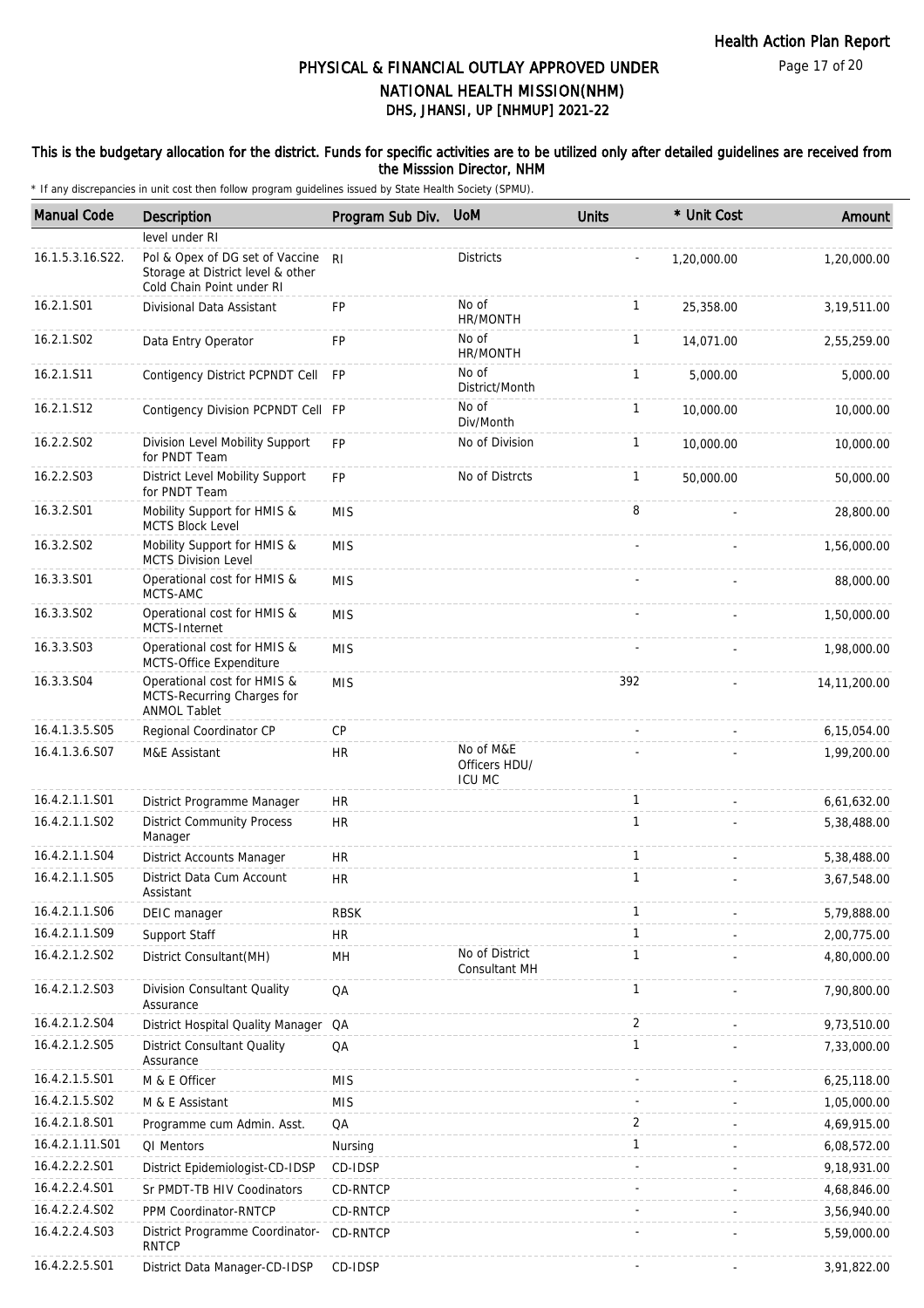Page 18 of 20

# DHS, JHANSI, UP [NHMUP] 2021-22 PHYSICAL & FINANCIAL OUTLAY APPROVED UNDER NATIONAL HEALTH MISSION(NHM)

## This is the budgetary allocation for the district. Funds for specific activities are to be utilized only after detailed guidelines are received from the Misssion Director, NHM

| <b>Manual Code</b> | Description                                                                | Program Sub Div. | <b>UoM</b>          | <b>Units</b>             | * Unit Cost | Amount        |
|--------------------|----------------------------------------------------------------------------|------------------|---------------------|--------------------------|-------------|---------------|
| 16.4.2.2.5.S02     | Statistical Asst. DRTB Centre                                              | <b>CD-RNTCP</b>  |                     |                          |             | 50,936.00     |
| 16.4.2.2.6.S01     | Senior Treatment<br>Supervisor(STS)                                        | CD-RNTCP         |                     |                          |             | 57,07,370.00  |
| 16.4.2.2.6.S03     | Senior TB Lab Supervisor(STLS)                                             | CD-RNTCP         |                     |                          | $\sim$      | 15,77,370.00  |
| 16.4.2.2.7.S01     | Accountant- Full time                                                      | CD-RNTCP         |                     |                          |             | 3,85,000.00   |
| 16.4.2.2.10.S01    | Driver-CD-RNTCP                                                            | CD-RNTCP         |                     |                          |             | 1,55,665.00   |
| 16.4.2.3.2.S03     | <b>District Consultant-NPPCF</b>                                           | NCD-NPPCF        |                     |                          |             | 5,29,000.00   |
| 16.4.3.1.1.S01     | <b>Block Programme Manager</b>                                             | <b>HR</b>        |                     | 8                        |             | 30,70,965.00  |
| 16.4.3.1.1.S02     | <b>Block Account Manager</b>                                               | <b>HR</b>        |                     | 8                        |             | 26,73,408.00  |
| 16.4.3.1.1.S03     | <b>Block Community Process</b><br>Manager                                  | <b>CP</b>        |                     |                          |             | 21,36,843.00  |
| 16.4.3.1.9.S03     | Data Entry Operator-HR                                                     | <b>HR</b>        |                     | 2                        |             | 5,57,040.00   |
| 16.4.3.1.9.S04     | Data Entry Operator-MCTS OPR<br>820 MIS                                    | <b>MIS</b>       |                     | 8                        |             | 21,09,312.00  |
| 16.4.3.1.9.S05     | Data Entry Operator-MIS<br>Outsource                                       | <b>MIS</b>       |                     | 35277                    |             | 1,76,383.00   |
| 16.4.3.1.9.S07     | Data Entry Operator-RI                                                     | R <sub>l</sub>   |                     |                          |             | 2,37,510.00   |
| 16.4.3.1.9.S08     | Data Entry Operator-RNTCP                                                  | CD-RNTCP         |                     |                          |             | 3,65,000.00   |
| 16.4.3.1.9.S11     | Data Entry Operator- CD-IDSP                                               | CD-IDSP          |                     |                          |             | 5, 11, 272.00 |
| 16.4.3.1.9.S13     | Data Entry Operator- NBCP-<br><b>District</b>                              | NCD-NPCB         |                     |                          |             | 1,60,606.00   |
| 17.2.1             | Telemedicine/ teleconsultation<br>facility under Ayushman Bharat<br>H&WC   | <b>CP</b>        |                     |                          |             | 24,96,000.00  |
| 17.6               | Implementation of Hospital<br>Management System                            | <b>MIS</b>       |                     |                          |             | 11,00,000.00  |
| 17.8.S05           | Internet Cost to ASHA & AF at<br><b>HWC</b>                                | <b>CP</b>        | No of ASHA &<br>AF  |                          | 200.00      | 26,81,400.00  |
| 18.1.4             | Counseling training for Service<br>Provider                                | <b>FP</b>        | No of Batch         | $\mathbf{1}$             | 15,400.00   | 15,400.00     |
| 18.2.3             | Strengthening of Eco Platform                                              | CP               |                     | $\overline{\phantom{a}}$ |             | 1,20,000.00   |
| U.1.1.1.2          | Support for implementation of<br><b>NVBDCP</b>                             | CD-NVBDCP        |                     |                          |             | 11,62,600.00  |
| U.1.3.1            | Operational Expenses of UPHCs<br>(excluding rent)                          | <b>NUHM</b>      | No of UPHC          | 13                       | 8,000.00    | 12,48,000.00  |
| U.1.3.3            | Operational Expenses of Health<br>Kiosks                                   | <b>NUHM</b>      | No of Kiosk         | 4                        | 5,000.00    | 2,40,000.00   |
| U.1.3.4.S01        | Operatational Cost of UCHC                                                 | <b>NUHM</b>      | No of UCHC<br>(JHS) | $\mathbf{1}$             | 15,000.00   | 1,80,000.00   |
| U.2.1.2.S01        | Vehicle for RBSK Urban                                                     | <b>RBSK</b>      | No of Vehicle       | 1                        | 33,000.00   | 1,98,000.00   |
| U.2.2.1            | Mobility support for ANM/LHV                                               | <b>NUHM</b>      | No of ANM           | 58                       | 500.00      | 3,48,000.00   |
| U.2.3.1            | <b>UHNDs</b>                                                               | <b>NUHM</b>      | No of ANM           | 58                       | 1,000.00    | 6,96,000.00   |
| U.2.3.2            | Special outreach camps in<br>slums/ vulnerable areas                       | <b>NUHM</b>      | No of UPHC          | 13                       | 6,500.00    | 5,07,000.00   |
| U.3.1.1.1          | Incentives for routine activities                                          | <b>NUHM</b>      | No of ASHA          | 166                      | 2,000.00    | 39,84,000.00  |
| U.3.1.1.2          | ASHA incentives for Ayushman<br>Bharat Health & Wellness<br>Centres (H&WC) | <b>NUHM</b>      | No of ASHA          | 84                       | 1,000.00    | 10,08,000.00  |
| U.3.1.1.3.S01      | Incentive for Health Promotion<br>Day for ASHAs                            | <b>NUHM</b>      | No of ASHA          | 166                      | 200.00      | 3,98,400.00   |
| U.3.1.1.3.S02      | Incentive for PMMVY for ASHAs                                              | <b>NUHM</b>      | No of<br>Benificary | 2324                     | 100.00      | 2,32,400.00   |
| U.3.1.1.3.S03      | Incentive for Dengue and<br>chikenguiniya for ASHAs                        | CD-NVBDCP        |                     |                          |             | 1,66,000.00   |
| U.3.1.2.1          | Module Training (Induction, VI & NUHM<br>VII)                              |                  |                     | 4                        |             | 3,52,800.00   |
| U.3.1.3.1          | Supportive provisions (uniform/                                            | <b>NUHM</b>      |                     | 166                      |             | 1,07,600.00   |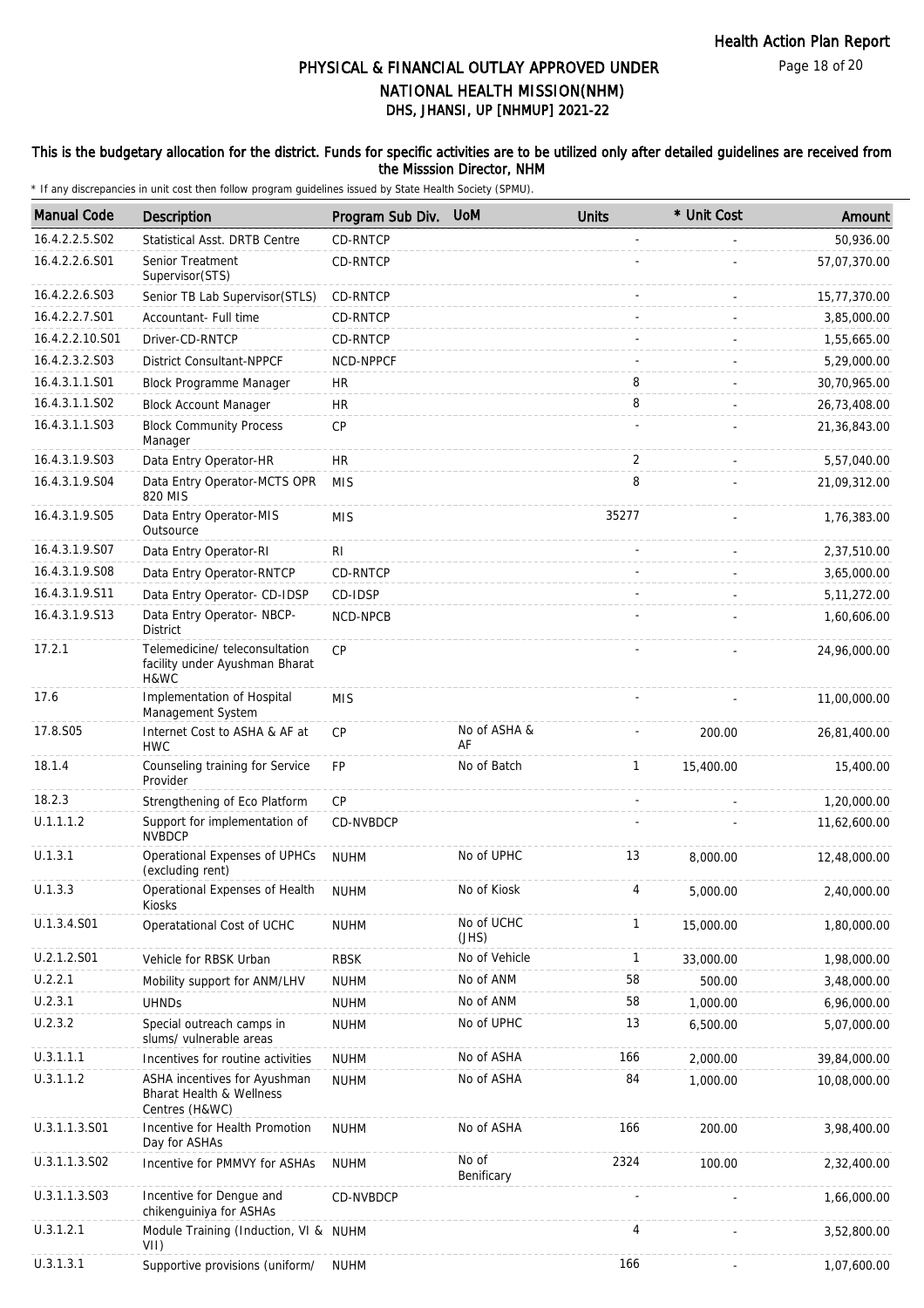## This is the budgetary allocation for the district. Funds for specific activities are to be utilized only after detailed guidelines are received from the Misssion Director, NHM

| <b>Manual Code</b> | Description                                                                                                     | Program Sub Div. | <b>UoM</b>                                             | <b>Units</b> | * Unit Cost | Amount         |
|--------------------|-----------------------------------------------------------------------------------------------------------------|------------------|--------------------------------------------------------|--------------|-------------|----------------|
|                    | awards etc)                                                                                                     |                  |                                                        |              |             |                |
| U.3.2.1.1          | Training of MAS                                                                                                 | <b>NUHM</b>      | No of Batch                                            | 4            | 43,300.00   | 1,73,200.00    |
| U.4.1.1.1          | Untied grants to UPHCs<br>Government Building                                                                   | <b>NUHM</b>      | No of UPHC                                             | 1            | 1,75,000.00 | 1,75,000.00    |
| U.4.1.1.2          | Untied grants to UPHCs Rented<br><b>Building</b>                                                                | <b>NUHM</b>      | No of UPHC                                             | 12           | 1,00,000.00 | 12,00,000.00   |
| U.4.1.2            | Untied grants to UCHCs                                                                                          | <b>NUHM</b>      | No of UCHCs                                            | 1            | 5,00,000.00 | 5,00,000.00    |
| U.4.1.4            | Untied grants to MAS                                                                                            | <b>NUHM</b>      | No of MASs                                             | 166          | 5,000.00    | 8,30,000.00    |
| U.5.1.2            | UCHC-Upgradation of existing<br>facilities                                                                      | <b>NUHM</b>      |                                                        | 2            |             | 5,00,000.00    |
| U.5.1.4.           | Rent for UPHC                                                                                                   | <b>NUHM</b>      | No of UPHC                                             | 12           | 17,325.00   | 24,94,800.00   |
| U.5.3.1            | Infrastructure strengthening of<br>UPHC to H&WC                                                                 | <b>NUHM</b>      | No of New<br><b>HWC</b>                                | $\mathbf{1}$ | 1,00,000.00 | 1,00,000.00    |
| U.6.1.3            | Equipment for UCHC                                                                                              | <b>NUHM</b>      |                                                        | $\mathbf{1}$ |             | 20,00,000.00   |
| U.6.2.1.1          | Procurement of drugs for AB-<br>H&WCs                                                                           | <b>NUHM</b>      | No of HWC                                              | 10           | 1,30,000.00 | 13,00,000.00   |
| U.6.2.1.2          | Procurement of drugs for<br>facilities other than AB-HWCs                                                       | <b>NUHM</b>      | No of HWC                                              | 4            | 1,30,000.00 | 5,90,000.00    |
| U.6.3.1            | Tablets/ software for IT support<br>of Ayushman Bharat H&WC                                                     | <b>NUHM</b>      |                                                        | 12           |             | 1,60,000.00    |
| U.6.3.2.S01        | Procurment of Medicine RBSK                                                                                     | <b>RBSK</b>      | No of Team                                             | $\mathbf{1}$ | 5,000.00    | 5,000.00       |
| U.8.1.1.1          | <b>ANMS/LHVS UPHC</b>                                                                                           | <b>NUHM</b>      |                                                        | 49           |             | 1,04,89,122.00 |
| U.8.1.2.1          | Staff nurse UPHC                                                                                                | <b>NUHM</b>      |                                                        | 26           |             | 77,51,459.00   |
| U.8.1.2.2          | Staff nurse UCHC                                                                                                | <b>NUHM</b>      |                                                        | 10           |             | 22,92,120.00   |
| U.8.1.3.1          | Lab Technicians UPHC                                                                                            | <b>NUHM</b>      |                                                        | 13           |             | 29,25,902.00   |
| U.8.1.3.2          | Lab Technicians UCHC                                                                                            | <b>NUHM</b>      |                                                        | $\mathbf{1}$ |             | 1,85,901.00    |
| U.8.1.4.1          | Pharmacists UPHC                                                                                                | <b>NUHM</b>      |                                                        | 13           |             | 40,65,156.00   |
| U.8.1.4.2          | Pharmacists UCHC                                                                                                | <b>NUHM</b>      |                                                        | $\mathbf{1}$ |             | 2,29,000.00    |
| U.8.1.5.2          | OT Assistant/Technician                                                                                         | <b>NUHM</b>      |                                                        | $\mathbf{1}$ |             | 1,87,872.00    |
| U.8.1.5.3.S01      | Data Assisstant                                                                                                 | <b>NUHM</b>      |                                                        | $\mathbf{1}$ |             | 1,98,000.00    |
| U.8.1.6.1          | Obstetrician / Gynaecologist                                                                                    | <b>NUHM</b>      |                                                        | $\mathbf{1}$ |             | 9,92,256.00    |
| U.8.1.6.2          | Paediatrician                                                                                                   | <b>NUHM</b>      |                                                        | $\mathbf{1}$ |             | 9,92,256.00    |
| U.8.1.6.3          | Anaesthetist                                                                                                    | <b>NUHM</b>      |                                                        | $\mathbf{1}$ |             | 4,20,000.00    |
| U.8.1.6.6          | Radiologist                                                                                                     | <b>NUHM</b>      |                                                        | $\mathbf 1$  |             | 2,10,000.00    |
| U.8.1.6.7          | Other Specialists Physician                                                                                     | <b>NUHM</b>      |                                                        | 1            |             | 9,92,256.00    |
| U.8.1.8.1.1        | MO at UPHC Full-time                                                                                            | <b>NUHM</b>      |                                                        | 4            |             | 29,93,609.00   |
| U.8.1.8.1.2        | MO at UPHC Part-time                                                                                            | <b>NUHM</b>      |                                                        | 2            |             | 7,93,800.00    |
| U.8.1.8.3.1        | MO at UCHC Full-time                                                                                            | <b>NUHM</b>      |                                                        | $\mathbf{1}$ |             | 3,30,000.00    |
| U.8.1.10.1         | Other Support staff                                                                                             | <b>NUHM</b>      |                                                        | 37           |             | 61,01,124.00   |
| U.8.1.10.2         | DEO cum Accountant                                                                                              | <b>NUHM</b>      |                                                        | 2            |             | 5, 17, 307.00  |
| U.8.4.1            | Performance linked Payment/<br>Team based incentives for<br>Ayushman Bharat Health &<br>Wellness Centres (H&WC) | <b>NUHM</b>      |                                                        | 10           |             | 18,00,000.00   |
| U.12.1             | Printing activities                                                                                             | <b>NUHM</b>      |                                                        | 353          |             | 94,500.00      |
| U.12.2             | Printing activities for H&WC                                                                                    | <b>NUHM</b>      | No of C-Bac<br>form, Reffral<br>Slip, Family<br>Folder | 84           | 10.00       | 3,36,000.00    |
| U.16.1.3.2         | Mobility support for SPMU                                                                                       | <b>NUHM</b>      |                                                        | $\mathbf{1}$ |             | 3,96,000.00    |
| U.16.1.3.3         | Mobility support for DPMU                                                                                       | <b>NUHM</b>      |                                                        | 1            |             | 3,96,000.00    |
| U.16.1.3.4         | Mobility support for CPMU                                                                                       | <b>NUHM</b>      |                                                        | 3            |             | 84,000.00      |
| U.16.1.4.2         | Administrative expenses                                                                                         | <b>NUHM</b>      |                                                        | $\mathbf{1}$ |             | 1,80,000.00    |